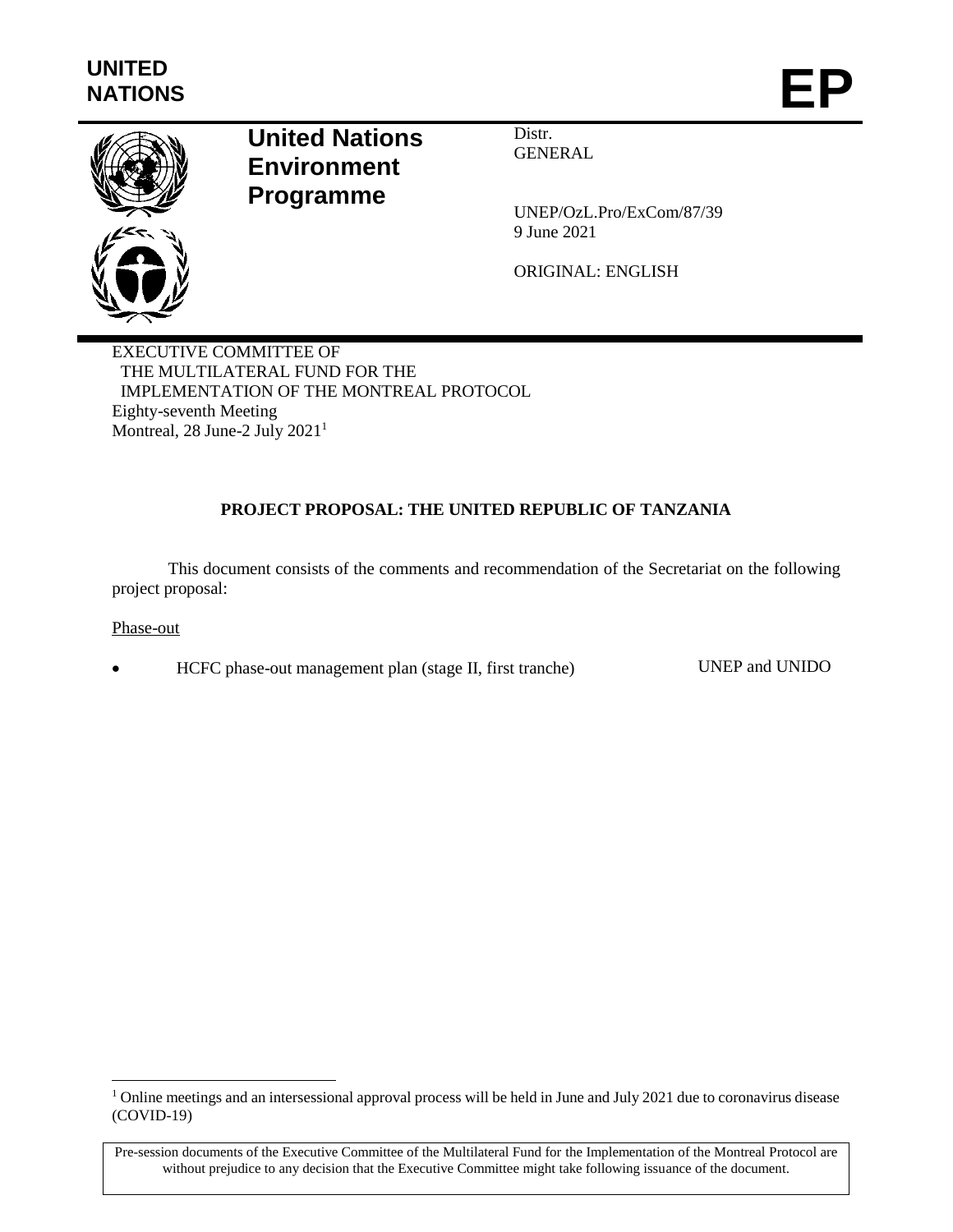# **PROJECT EVALUATION SHEET – MULTI-YEAR PROJECTS**

# **THE UNITED REPUBLIC OF TANZANIA**

|                                                           | (I) PROJECT TITLE          |      |          |      | <b>AGENCY</b> |  |            |         |     |                     |
|-----------------------------------------------------------|----------------------------|------|----------|------|---------------|--|------------|---------|-----|---------------------|
| UNEP (lead), UNIDO<br>HCFC phase-out plan (stage II)      |                            |      |          |      |               |  |            |         |     |                     |
|                                                           |                            |      |          |      |               |  |            |         |     |                     |
| (II) LATEST ARTICLE 7 DATA (Annex C Group I)              |                            |      |          |      |               |  | Year: 2020 |         |     | $1.03$ (ODP tonnes) |
|                                                           |                            |      |          |      |               |  |            |         |     |                     |
| (III) LATEST COUNTRY PROGRAMME SECTORAL DATA (ODP tonnes) |                            |      |          |      |               |  |            |         |     | <b>Year: 2020</b>   |
| Chemical                                                  | Aerosol                    | Foam | Fire-    |      | Refrigeration |  | Solvent    | Process | Lab | Total sector        |
|                                                           |                            |      | fighting |      |               |  |            | agent   | use | consumption         |
|                                                           | Servicing<br>Manufacturing |      |          |      |               |  |            |         |     |                     |
| HCFC-22                                                   |                            |      |          | 1.03 |               |  |            |         |     | 1.03                |
|                                                           |                            |      |          |      |               |  |            |         |     |                     |

| (IV) CONSUMPTION DATA (ODP tonnes)                                            |      |                                                      |  |  |  |  |
|-------------------------------------------------------------------------------|------|------------------------------------------------------|--|--|--|--|
| $2009 - 2010$ baseline:<br>Starting point for sustained aggregate reductions: |      |                                                      |  |  |  |  |
|                                                                               |      | <b>CONSUMPTION ELIGIBLE FOR FUNDING (ODP tonnes)</b> |  |  |  |  |
| Already approved:                                                             | 0.59 | Remaining:                                           |  |  |  |  |

| (V) BUSINESS PLAN |                            | 2021   | 2022 | 2023   | <b>Total</b> |
|-------------------|----------------------------|--------|------|--------|--------------|
| <b>UNEP</b>       | ODS phase-out (ODP tonnes) | 0.10   | 0.00 | 0.00   | 0.10         |
|                   | Funding (US \$)            | 59.250 |      |        | 59.250       |
| <b>UNIDO</b>      | ODS phase-out (ODP tonnes) | 0.20   | 0.00 | 0.20   | 0.40         |
|                   | Funding (US \$)            | 64,583 |      | 65,000 | 129,583      |

| (VI) PROJECT DATA                                     |              |               | 2021     | 2022-<br>2024 | 2025           | 2026     | $2027 -$<br>2029 | 2030     | <b>Total</b> |
|-------------------------------------------------------|--------------|---------------|----------|---------------|----------------|----------|------------------|----------|--------------|
| Montreal Protocol consumption limits                  |              |               | 1.11     | 1.11          | 0.55           | 0.55     | 0.55             | $\Omega$ | n/a          |
| Maximum allowable consumption<br>(ODP tonnes)         |              | 1.11          | 1.11     | 0.55          | 0.55           | 0.55     | $\Omega$         | n/a      |              |
| Projects costs                                        | <b>UNEP</b>  | Project costs | 172,500  | $\theta$      | $\overline{0}$ | 122,500  | $\Omega$         | 75,000   | 370,000      |
| requested in<br>principle $(US \$                     |              | Support costs | 22,425   | $\theta$      | 0              | 15,925   | $\Omega$         | 9.750    | 48,100       |
|                                                       | <b>UNIDO</b> | Project costs | 100,000  | $\theta$      | $\theta$       | 70,000   | $\Omega$         | $\Omega$ | 170,000      |
|                                                       |              | Support costs | 9,000    | $\theta$      | $\theta$       | 6,300    | $\Omega$         | 0        | 15,300       |
| Total project costs requested in principle<br>$(US \$ |              | 272,500       | $\Omega$ | $\theta$      | 192,500        | $\Omega$ | 75,000           | 540,000  |              |
| Total support costs requested in principle<br>$(US \$ |              |               | 31,425   | $\theta$      | $\Omega$       | 22,225   | $\Omega$         | 9,750    | 63,400       |
| Total funds requested in principle (US \$)            |              |               | 303,925  | $\theta$      | $\overline{0}$ | 214,725  | $\Omega$         | 84,750   | 603,400      |

| (VII) Request for approval of funding for the first tranche (2021) |                                |                       |  |  |  |  |  |  |
|--------------------------------------------------------------------|--------------------------------|-----------------------|--|--|--|--|--|--|
| Agencv                                                             | <b>Funds requested (US \$)</b> | Support costs (US \$) |  |  |  |  |  |  |
| <b>UNEP</b>                                                        | 172.500                        | 22.425                |  |  |  |  |  |  |
| <b>UNIDO</b>                                                       | 100.000                        | 9,000                 |  |  |  |  |  |  |
| Total                                                              | 272.500                        | 31.425                |  |  |  |  |  |  |

| Secretariat's recommendation: | Individual consideration |
|-------------------------------|--------------------------|
|                               |                          |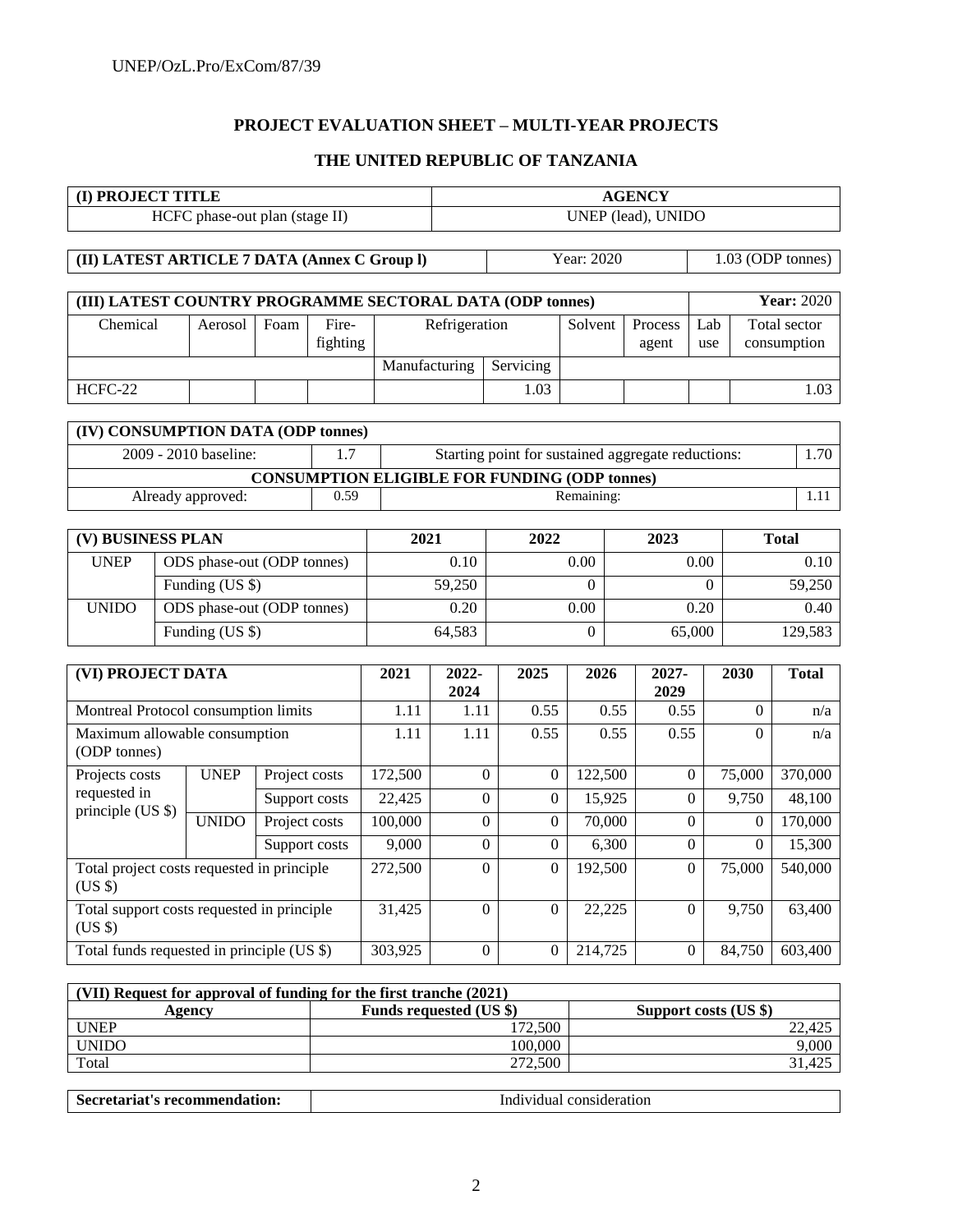# **PROJECT DESCRIPTION**

### **Background**

1. On behalf of the Government of the United Republic of Tanzania, UNEP as the lead implementing agency, has submitted a request for stage II of the HCFC phase-out management plan (HPMP), at a total cost of US \$603,400, consisting of US \$370,000, plus agency support costs of US \$48,100 for UNEP, and US \$170,000, plus agency support costs of US \$15,300 for UNIDO, as originally submitted.<sup>2</sup> The implementation of stage II of the HPMP will phase out the remaining consumption of HCFCs by 2030.

2. The first tranche of stage II of the HPMP being requested at this meeting amounts to US \$303,925, consisting of US \$172,500, plus agency support costs of US \$22,425 for UNEP, and US \$100,000, plus agency support costs of US \$9,000 for UNIDO, as originally submitted.

# **Status of implementation of stage I of the HPMP**

3. Stage I of the HPMP for the United Republic of Tanzania was approved at the 67<sup>th</sup> meeting<sup>3</sup> to meet the 35 per cent reduction from the baseline by 2020, at a total cost of US \$210,000, plus agency support costs, to phase out 0.59 ODP tonnes of HCFCs used in the refrigeration and air-conditioning (RAC) servicing sector. The third and final tranche of stage I was approved under the intersessional approval process for the 85<sup>th</sup> meeting (IAP-85) in May 2020; stage I will be completed by 31 December 2021.

### HCFC consumption

l

4. The Government of the United Republic of Tanzania reported a consumption of 1.03 ODP tonnes of HCFC in 2020, which is 39 per cent below the HCFC baseline for compliance. The 2016-2020 HCFC consumption is shown in Table 1.

| <b>HCFC</b>               | 2016  | 2017  | 2018 | 2019  | 2020     | <b>Baseline</b> |
|---------------------------|-------|-------|------|-------|----------|-----------------|
| <b>Metric tonnes</b>      |       |       |      |       |          |                 |
| HCFC-22                   | 20.99 | 20.89 | 20.8 | 20.73 | 18.67    | 30.78           |
| <b>HCFC-123</b>           | U     |       | 0    |       |          | 0.08            |
| Total (mt)                | 20.99 | 20.89 | 20.8 | 20.73 | 18.67    | 30.86           |
| <b>ODP</b> tonnes         |       |       |      |       |          |                 |
| $HCFC-22$                 | 1.15  | 1.15  | 1.14 | 1.14  | 1.03     | 1.70            |
| <b>HCFC-123</b>           | 0     |       | 0    |       | $\theta$ | 0.00            |
| <b>Total (ODP tonnes)</b> | 1.15  | 1.15  | 1.14 | 1.14  | 1.03     | 1.70            |

| Table 1. HCFC consumption in the United Republic of Tanzania (2016-2020 Article 7 data) |  |  |  |
|-----------------------------------------------------------------------------------------|--|--|--|
| _______                                                                                 |  |  |  |

5. Since 2016, HCFC consumption has been gradually reduced, which has been achieved through the implementation of activities approved under the HPMP, including the enforcement of the licensing and quota system, training provided to refrigeration technicians and technical assistance provided to the refrigeration servicing sector. In addition, the introduction of RAC alternative technology has contributed to the reduction in the demand for HCFCs.

<sup>&</sup>lt;sup>2</sup> As per the letter of 4 March 2021 from the Vice-President's Office of the United Republic of Tanzania to the Secretariat.

<sup>3</sup> UNEP/OzL.Pro/ExCom/67/32, Annex XV of UNEP/OzL.Pro/ExCom/67/39.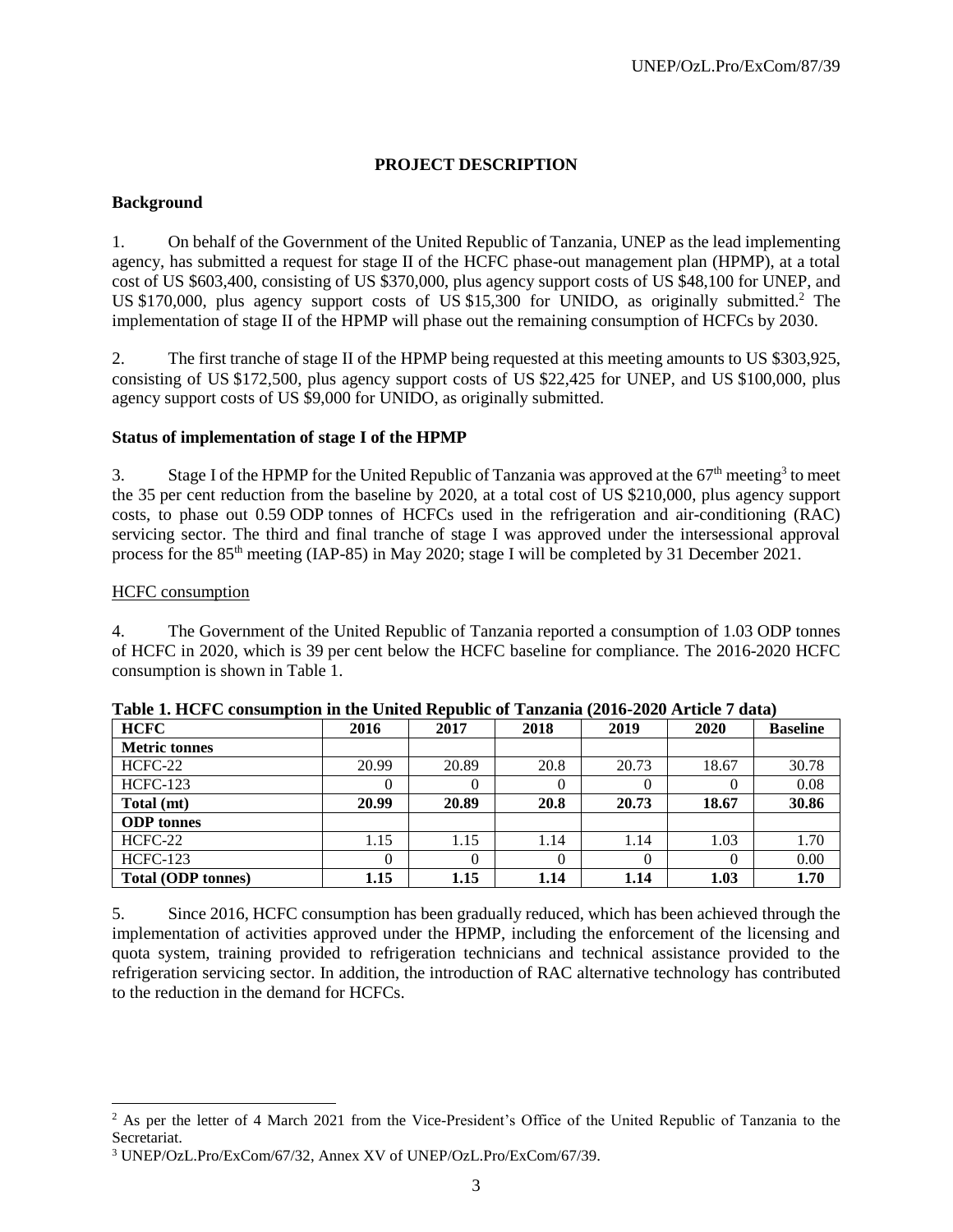# *Country programme (CP) implementation report*

6. The Government of the United Republic of Tanzania reported HCFC sector consumption data under the 2020 CP implementation report which is consistent with the data reported under Article 7 of the Montreal Protocol.

# Status of progress and disbursement

# *Legal framework and enforcement*

7. The Government of the United Republic of Tanzania has in place a licensing and quota system for imports/exports of HCFCs and HCFC-containing products, and for monitoring controlled substances under the Montreal Protocol that have been phased out. The system includes a mechanism to verify annually the capacity of each importer or supplier of HCFCs, the equipment and safety measures in place to manage refrigerants, refrigerant inventory and invoice records, and availability of qualified personnel.

8. Every year the national ozone unit (NOU) through the Director of Environment publishes in the official Gazette and newspapers the ban on ODS already phased out. Environmental inspectors are mandated to carry out inspection visits to ODS importers warehouses and check the refrigerant cylinders to detect illegal trade of banned substances. Customs refresher courses also cover the banned ODS. There have been no cases of illegal import and the Government is not aware of any phased out controlled substance in the market or of any stocks.

9. Eight training sessions have so far been conducted for 390 customs and law enforcement officers on the enforcement of ODS import controls, policy, and regulations, and preventing illegal ODS imports. A total of six refrigerant identifiers were procured and distributed to customs entry points for identification of controlled substances. The capacity of the customs training school has been strengthened through provision of training materials on the phase-out of ODS and inclusion of Montreal Protocol issues in the customs training curriculum.

### *Refrigeration servicing sector*

 $\overline{\phantom{a}}$ 

- 10. The following activities were undertaken:
	- (a) Twelve trainers from RAC training institutes were updated on sound principles of refrigeration; and 420 refrigeration technicians were trained in good servicing practices and the safe use of flammable refrigerants; and
	- (b) Equipment and servicing tools<sup>4</sup> were procured and distributed to 10 RAC training centres. A refrigerant reclaiming unit provided during the terminal phase-out management plan was transferred to the Fisheries Education and Training Agency, primarily for training purposes but also for the use by technicians when required. Twenty instructors and environmental inspectors were trained on refrigerant reclaim and safe handling of flammable refrigerants. The refrigeration technicians were trained in the proper use and maintenance of the tools and they can borrow the tools from these centres.

<sup>4</sup> Includes recovery units, vacuum pumps, refrigerant identifiers, leak detectors, service manifolds, electronic scales, and portable and stationary recovery cylinders, and service tools.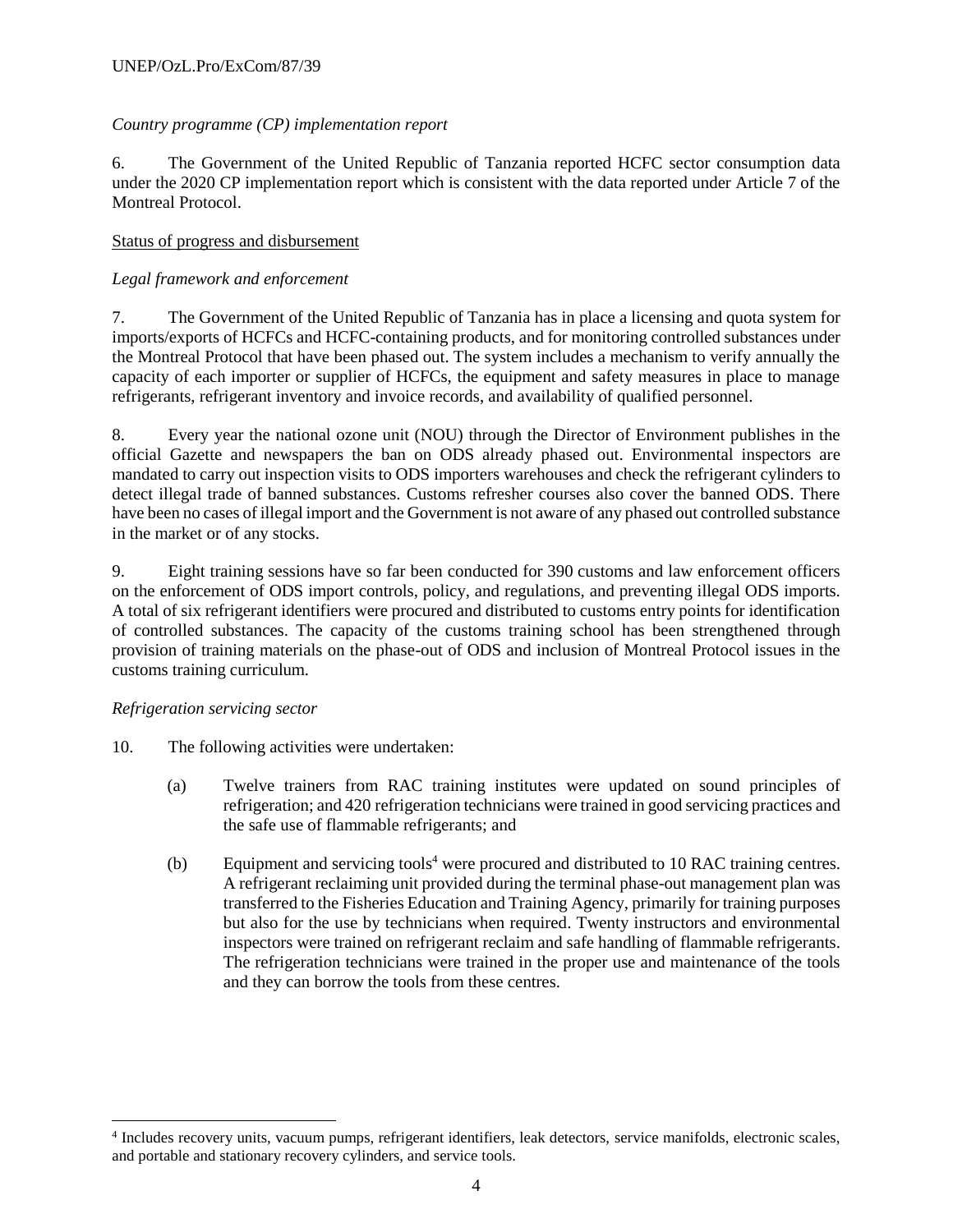# Level of fund disbursement

11. As of February 2021, of the US \$210,000 approved under stage I of the HPMP US \$, US \$188,000 had been disbursed (US \$88,000 for UNEP and US \$100,000 for UNIDO). The funding for the third and final tranche (US \$22,000) was approved during the IAP-85, and will be disbursed in 2021.

# *Request for the extension of stage I of the HPMP*

12. Stage I of the HPMP was planned for completion as of 31 December 2021. UNEP reported that the implementation agreement for the third and final tranche of stage I has not been signed yet due to legal and administrative causes at the Government level. The changes require that all projects (grants and loans) be approved and signed by the Ministry of Finance and Planning. As the Ministry is still re-organizing to fulfill its new function, implementation of the final tranche is delayed. The country through UNEP is therefore requesting an extension of the completion date to 31 December 2022.

# **Stage II of the HPMP**

### Remaining consumption eligible for funding

13. After deducting 0.59 ODP tonnes of HCFCs associated with stage I of the HPMP, the remaining consumption eligible for funding for complete phase-out in stage II amounts to 1.11 ODP tonnes of HCFC-22.

### Sector distribution of HCFCs

14. There are approximately 1,900 technicians and 480 workshops consuming HCFC-22 to service unitary and split air-conditioning (AC) systems, commercial cold stores, and refrigerated transport as shown in Table 2. HCFC-22 represents less than 3 per cent of the total refrigerants used in the servicing sector. Main alternatives in the market include R-600a, R-290, HFC-134a, R-410A, R-404A, and ammonia.

| Table 2. Estimation of demand for HCFC-22 in the RAC servicing sector in the United Republic of |  |  |
|-------------------------------------------------------------------------------------------------|--|--|
| <b>Tanzania</b>                                                                                 |  |  |

| Sub-sector                       |                    | Number of<br>units | Average<br>charge (kg) | Leakage rate<br>(%) | Annual<br>amount (mt) |
|----------------------------------|--------------------|--------------------|------------------------|---------------------|-----------------------|
| <b>Domestic air-conditioners</b> |                    | 64,300             |                        | 10                  | 8.4                   |
|                                  | Stand-alone        | 5,120              | 4.0                    | 20                  | 4.1                   |
| <b>Commercial</b>                | Condenser units    | 4,950              | 4.5                    | 15                  | 3.3                   |
| refrigeration                    | Centralized system | 500                | 15.0                   | 21                  | 1.6                   |
| <b>Transport refrigeration</b>   |                    | 1,650              | 3.0                    | 15                  | 0.7                   |
| <b>Total</b>                     |                    | 76,520             |                        |                     | 18.1                  |

Phase-out strategy in stage II of the HPMP

15. Stage II of the HPMP aims to achieve a 67.5 per cent reduction from its HCFC baseline consumption by 2025 and 100 per cent reduction by 2030. It has been designed based on the experience gained during the implementation of stage I and will focus on strengthening the enforcement of the HCFC licensing and quota system, promoting the transition to low-global-warming potential (GWP) technologies in the RAC sector, developing and implementing legal instruments related to the safe use of new technologies, further strengthening the capacity of the servicing sector, and establishing a certification scheme for technicians.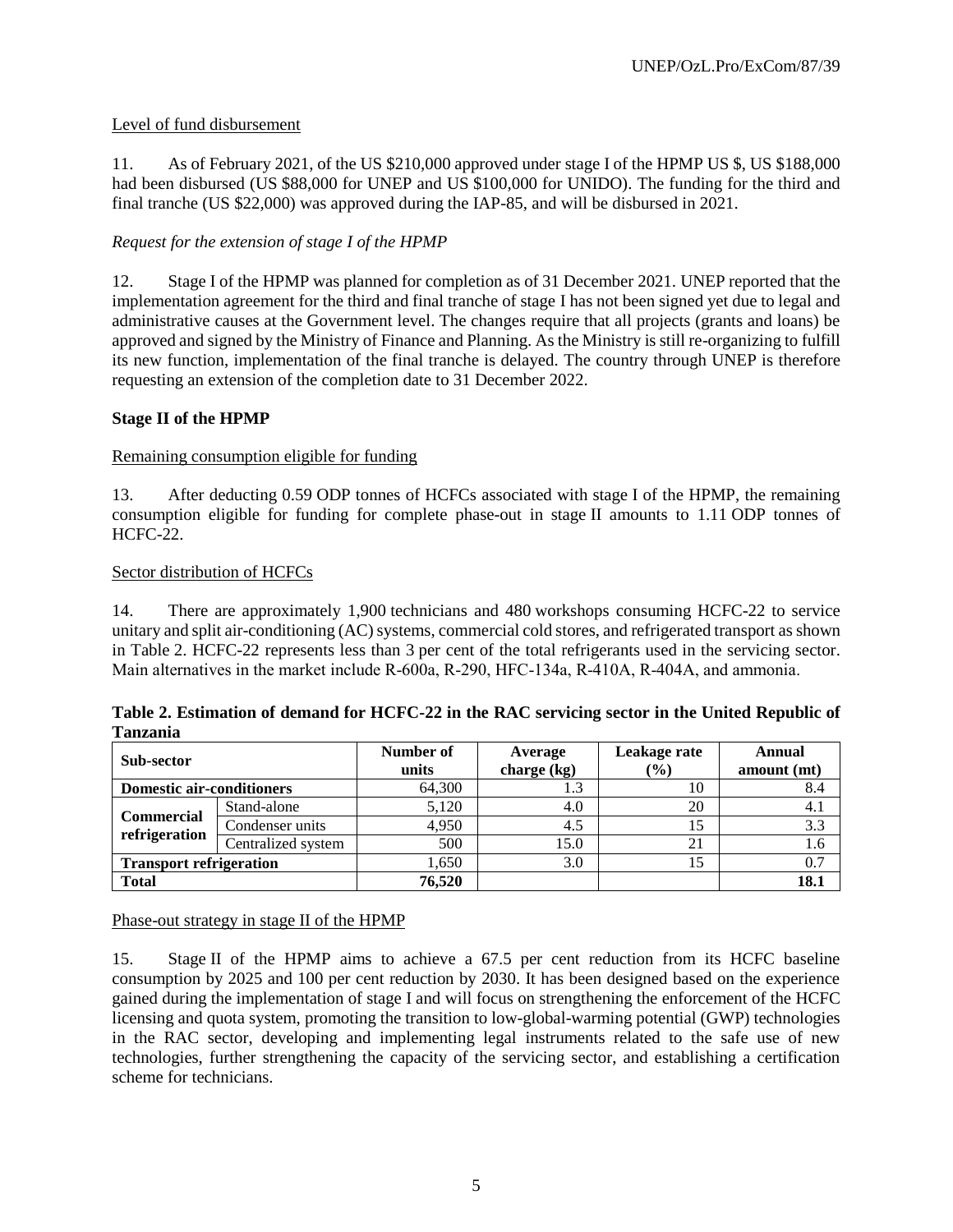$\overline{\phantom{a}}$ 

### Proposed activities in stage II of the HPMP

- 16. Stage II proposes the following activities:
	- (a) Strengthening the enforcement of ODS regulations: setting up an online HCFC licensing and quota system by 1 January 2023, organizing one meeting to review the customs training curriculum, training of 150 customs officers and other enforcement officers on regulatory measures and identification, monitoring and controlling imports of HCFCs and HCFC-based equipment, conducting one border dialogue with customs officers from neighbouring countries to prevent illegal trade (UNEP) (US \$70,000), and procuring and distributing five ODS identifiers and spare parts (UNIDO) (US \$20,000);
	- (b) Developing and enforcing the legal framework to encourage the adoption of low-GWP alternatives: banning the imports of HCFC-based equipment as of 1 January 2026, development of national standards for the safe use of zero and low-GWP technologies in the RAC sector to be completed by 31 December 2022, adopting sustainable public procurement policy for acquiring RAC systems in the public sector implemented as of 1 January 2026; building the capacity of 150 standard officers, environmental inspectors and key stakeholders on technical standards and 40 Government officers on the sustainable public procurement policy, and organizing four information workshops for 100 importers and end-users on the country's ODS policy and revised law (UNEP) (US \$80,000);
	- (c) Strengthening the capacity of the RAC service sector: conducting consultations with 30 main stakeholders and establishment of a mandatory certification scheme, building the capacity of 60 key stakeholders involved in the certification process, updating the training manual, training and certification of 500 refrigeration technicians on good servicing practices, upgrading the national refrigeration codes of practice, providing servicing tools and ODS identifiers to the refrigeration association of technicians, and organizing four workshops for 200 end-users on the latest development of alternative technology (UNEP) (US \$190,000);
	- (d) Strengthening the centres of excellence and technical assistance: development of a business model to set up a refrigerant recovery/re-use infrastructure, conducting a comparative study of performance for various equipment running with alternative refrigerants, training of 15 trainers from vocational training institutes in the safe handling of flammable refrigerants and service of hydrocarbon (HC)-based commercial refrigeration and domestic AC, equipment procurement and distribution of complementary tools and equipment<sup>5</sup> to set up three reclaiming centres, and providing equipment and tools<sup>6</sup> to five regional centres for managing HCs (UNIDO) (US \$120,000); and
	- (e) Public awareness raising for end-users: developing and implementing a national strategy to promote the containment of refrigerants and the benefits of using alternative substances in their RAC equipment through publications, mass media articles, broadcasting radio messages, and being present in television programmes (UNIDO) (US \$30,000).

<sup>&</sup>lt;sup>5</sup> A reclaim unit for multiple refrigerants (non-flammable), 10 recovery units, a refrigerant identifier, laboratory items for quality check of reclaimed refrigerant, cylinders of different capacity, storage tank and electronic scales.

<sup>6</sup> Charging station for flammable refrigerants, electronic gauge manifold, electronic leak detector for flammable refrigerants, safety related tools, brazing units, compression fitting tools, personal protection devices and miscellaneous tubing tools.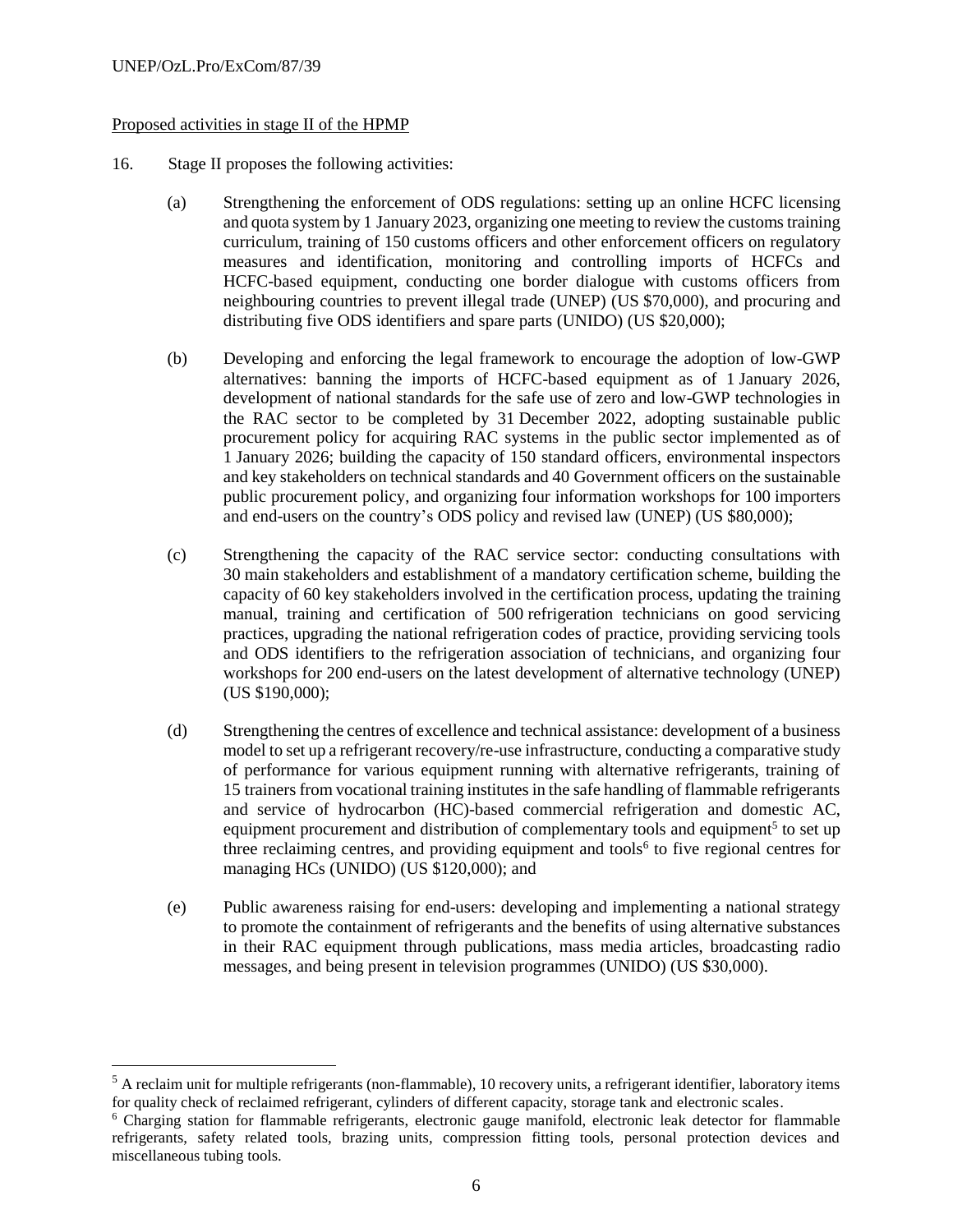# *Project implementation and monitoring*

17. The system established under stage I of the HPMP will continue into stage II, where the NOU will monitor activities, report progress, and work with stakeholders to phase out HCFCs. The cost of those activities amounts to US \$30,000 for stage II (UNEP).

# *Gender policy implementation<sup>7</sup>*

18. In line with decision 84/92(d), the Government of the United Republic of Tanzania will promote gender equality and women's empowerment during the implementation of stage II. The NOU will support the collection of gender-disaggregated data, engage stakeholders in considering gender issues, and seek their input to identify barriers, define specific indicators, and design effective responses; target indicators will be established.

### Total cost of stage II of the HPMP

 $\overline{\phantom{a}}$ 

19. The total cost of stage II of the HPMP for the United Republic of Tanzania has been estimated at US \$540,000 (plus agency support costs), as originally submitted for achieving 67.5 per cent reduction from its HCFC baseline consumption by 2025 and 100 per cent reduction by 2030, which is in accordance with decision  $74/50(c)(xii)$ .

### Activities planned for the first tranche of stage II

20. The first funding tranche of stage II of the HPMP at the total amount of US \$272,500 will be implemented between September 2021 and December 2025 and will include the following activities:

- (a) Strengthening the enforcement of ODS regulations: setting up an online HCFC licensing and quota system by 1 January 2023, organizing one meeting to review of customs training curriculum, capacity enhancement through training of 50 customs officers and other enforcement officers on regulatory measures and identification, monitoring and control imports of HCFCs and HCFC-based equipment, conducting one border dialogue with customs officers from neighbouring countries to prevent illegal trade (UNEP) (US \$40,000), and procuring and distributing five ODS identifiers and spare parts (UNIDO) (US \$20,000);
- (b) Developing and enforcing the legal framework to encourage the adoption of low-GWP alternatives: banning the imports of HCFC-based equipment as of 1 January 2026, developing national standards for the safe use of zero and low-GWP technologies in the RAC sector completed by 1 January 2023, adopting a sustainable public procurement policy of RAC equipment as of 1 January 2026, building the capacity of 50 standard officers, environmental inspectors and key stakeholders on technical standards and 20 Government officers on the sustainable public procurement policy, and organize two information workshops for 50 importers and end-users on the country's ODS policy and revised law (UNEP) (US \$47,500);
- (c) Strengthening the capacity of the RAC service sector: conducting consultations with 30 main stakeholders and establishing a mandatory certification scheme for service technicians, build capacity of 20 key stakeholders involved in the certification process, updating the manual for training the technicians, training and certification of 150 technicians in good servicing practices, upgrading the national refrigeration code of

 $7$  Decision 84/92(d) requested bilateral and implementing agencies to apply the operational policy on gender mainstreaming throughout the project cycle.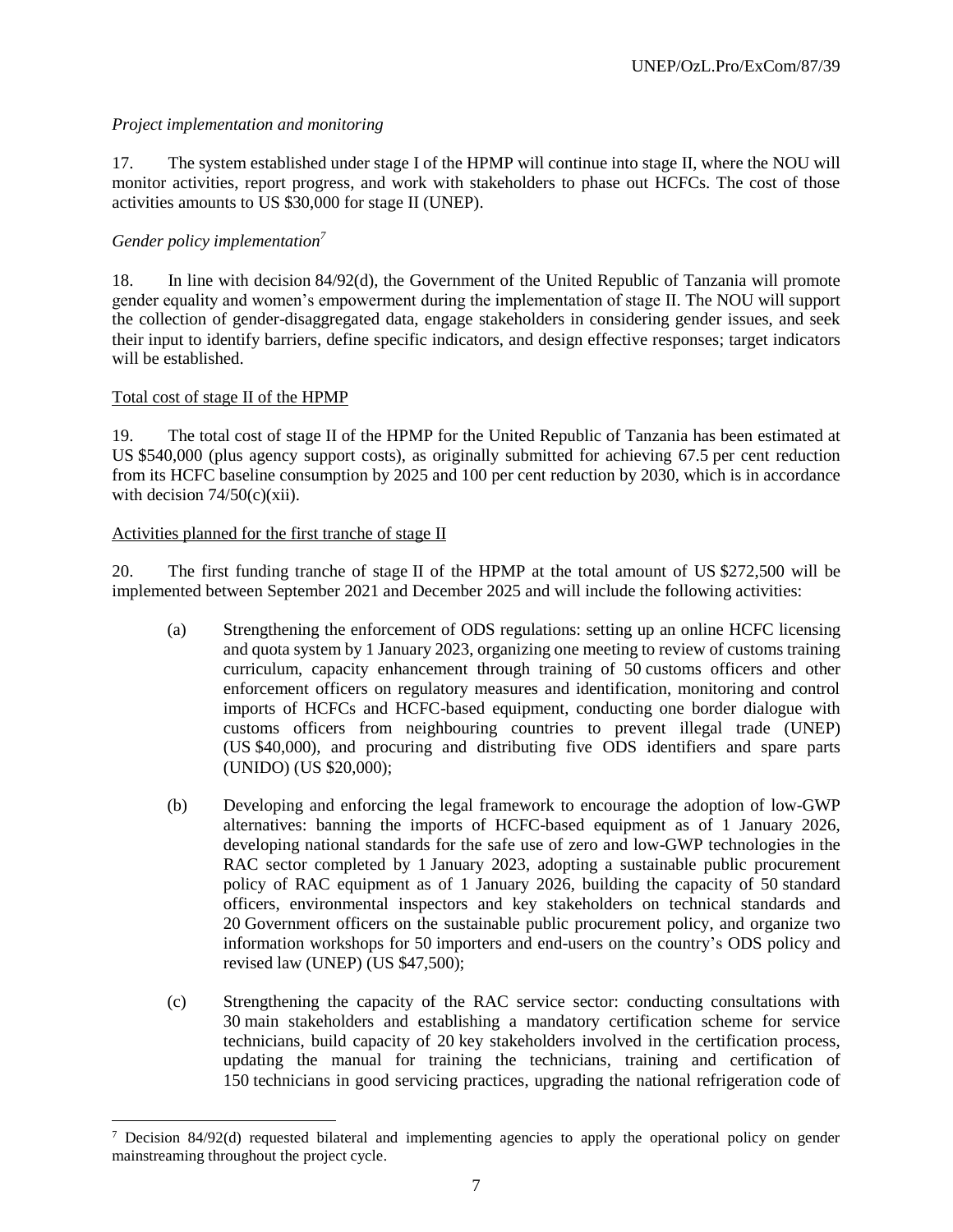practices, providing small tools and ODS identifiers to the refrigeration association of technicians, and organizing two workshops for 50 end-users on the latest development of alternative technology (UNEP) (US \$75,000);

- (d) Strengthening the centres of excellence and technical assistance: developing a business model to set up a refrigerant recovery/re-use infrastructure, conducting a comparative study of performance for various equipment running with alternative refrigerants, training 15 trainers from vocational training institutes on the safe handling of flammable refrigerants and service of HC-based equipment, procuring and distributing complementary tools and equipment to set-up one reclaiming centre, and providing tools to five regional centres for managing HC (UNIDO) (US \$70,000);
- (e) Public awareness raising to end-users: developing and implementing a national strategy to promote the containment of refrigerants and the benefits of using alternative substances in their RAC equipment through printing and disseminating 100 publications, as well as airing four announcements in mass media, four television and 10 radio programmes (UNIDO) (US \$10,000); and
- (f) Project monitoring and support (UNEP) (US \$10,000) (US \$7,000 for hiring consultants, US \$2,000 for coordination meetings and US \$1,000 for monitoring travels).

# **SECRETARIAT'S COMMENTS AND RECOMMENDATION**

# **COMMENTS**

21. The Secretariat reviewed stage II of the HPMP in light of stage I, the policies and guidelines of the Multilateral Fund, including the criteria for funding HCFC phase-out in the consumption sector for stage II of HPMPs (decision 74/50), and the 2021-2023 business plan of the Multilateral Fund.

# Overarching strategy

l

22. The Government of the United Republic of Tanzania proposes to meet the 100 per cent reduction of its HCFC baseline consumption by 2030, and to maintain a maximum annual consumption of HCFC in the period of 2030 to 2040 consistent with Article 5, paragraph 8 ter(e)(i) of the Montreal Protocol. <sup>8</sup> The Government further commits to continue establishing strict import and control methods to monitor the levels of import and the uses of HCFCs during that period to ensure that they are limited to the conditions set by the Montreal Protocol.

23. In line with decision 86/51, to allow for consideration of the final tranche of its HPMP, the Government of the United Republic of Tanzania agreed to submit a detailed description of the regulatory and policy framework in place to implement measures to ensure that HCFC consumption was in compliance with paragraph 8 ter(e)(i) of Article 5 of the Montreal Protocol for the 2030-2040 period, and the expected annual HCFC consumption in the country for the 2030-2040 period.

<sup>8</sup> HCFC consumption may exceed zero in any year so long as the sum of its calculated levels of consumption over the ten-year period from 1 January 2030 to 1 January 2040 divided by ten, does not exceed 2.5 per cent of the HCFC baseline.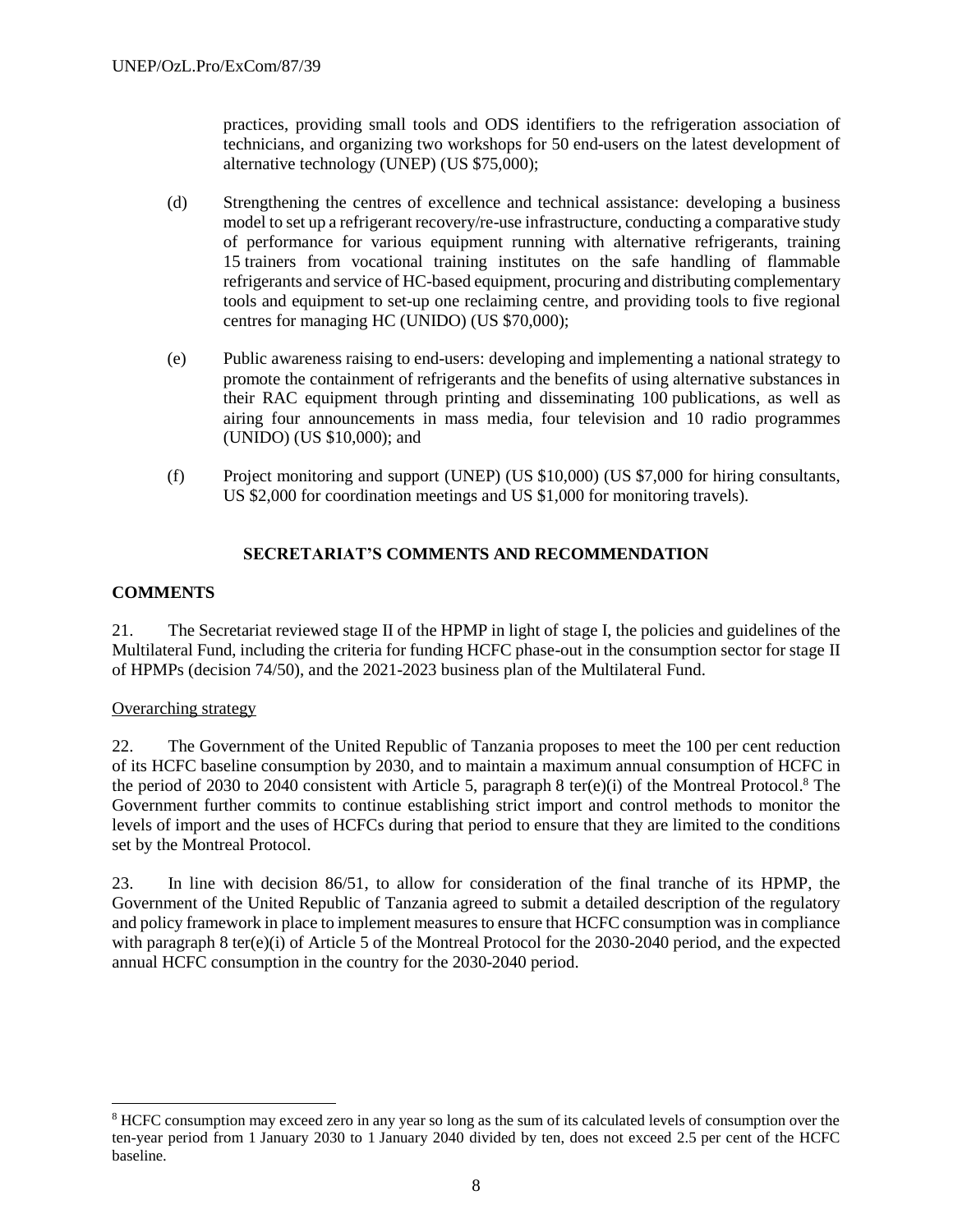# Regulations to support HCFC phase-out

24. In approving the third and final tranche of stage I, UNEP was requested to include, as part of the submission for stage II, an update on progress towards implementing the recommendations<sup>9</sup> in the verification report submitted to the 85<sup>th</sup> meeting. UNEP informed that the Government could not complete the establishment of an online licensing system to enable a fast-tracking of the licenses in 2020 because of delays in the coordination attributable to the COVID-19 pandemic. However, the institutional coordination and capacity building as recommended in the verification report is now ongoing, and the online HCFC licensing and quota system is expected to be launched on 1 January 2023.

# Delays in the stage I of the HPMP

25. Noting the request for extension of stage I, the Secretariat enquired if activities in the final tranche of stage I will overlap with those planned for the first tranche of stage II. UNEP ensured that the implementation of the final tranche of stage I will start as soon as the agreement is signed with the Government, and will complete by 31 December 2022. Furthermore, approval of the first tranche of stage II would be on the understanding that the funds associated with UNEP would be transferred upon confirmation by UNEP to the Secretariat that the agreement for the third and final tranche of stage I had been signed by the Government.

### Technical and cost-related issues

 $\overline{\phantom{a}}$ 

26. At present, R-600a is used in domestic refrigeration and stand-alone commercial units in the country (64 per cent of total refrigerants) and R-290 in domestic AC equipment (12 per cent). However, there is a lack of safety standards. The number of trained technicians and specific tools is still insufficient to face the challenges of servicing equipment with flammable refrigerants. Among other activities, stage II proposes developing safety standards in consultation with primary stakeholders, upgrading the regional centres of excellence for providing training on managing flammable refrigerants, and establishing a mandatory certification scheme for technicians, including one for unskilled low-trained technicians.

27. The certification scheme of technicians will be mandatory through the ODS Regulations. The country will certify technicians who acquire the competencies to ensure safety practices and preventing leakage of all types of refrigerants. Furthermore, the vocational schools will update their training curricula to include the safe handling of flammable and toxic refrigerants; and the RAC association will discuss and adopt the national codes of practice according to safety standards, and in collaboration with the NOU and main stakeholders, will continue monitoring the implementation of the certification scheme. Both are pre-conditions to strengthen the current certification scheme, which is expected in force by January 2025. The project funds will support the initiation of the technicians' certification whose sustainability would require additional resources from the national budget.

28. Stage II includes also a comparative study to be undertaken in the centres of excellence to assess the performance of different technologies and outreach the results to promote low-GWP technologies in the country. UNIDO confirmed that the proposal does not include an incentive scheme to promote the change or adaptation of RAC equipment. Nevertheless, the Secretariat recalled decisions 72/17 and 73/34 for any

<sup>&</sup>lt;sup>9</sup> To improve the implementation of the HCFC licensing and quota system, including: that the National Environment Management Council (NEMC) provides a sample of its Director's signature to customs to strengthen verification of authenticity of import and export licenses documentation; ensuring that all import and export licenses are valid and issued within one calendar year; raising awareness of importers to ODS control measures; strengthening cooperation among agencies dealing with ODS importers; informing customs and the NOU of all import licenses authorized; that the customs counter check licenses/permits issued before clearing any consignment; that national ODS regulations should be reviewed to ensure they address all the requirements of Montreal Protocol control measures; and that the NOU should be fully involved in the issuance of import licenses and quotas.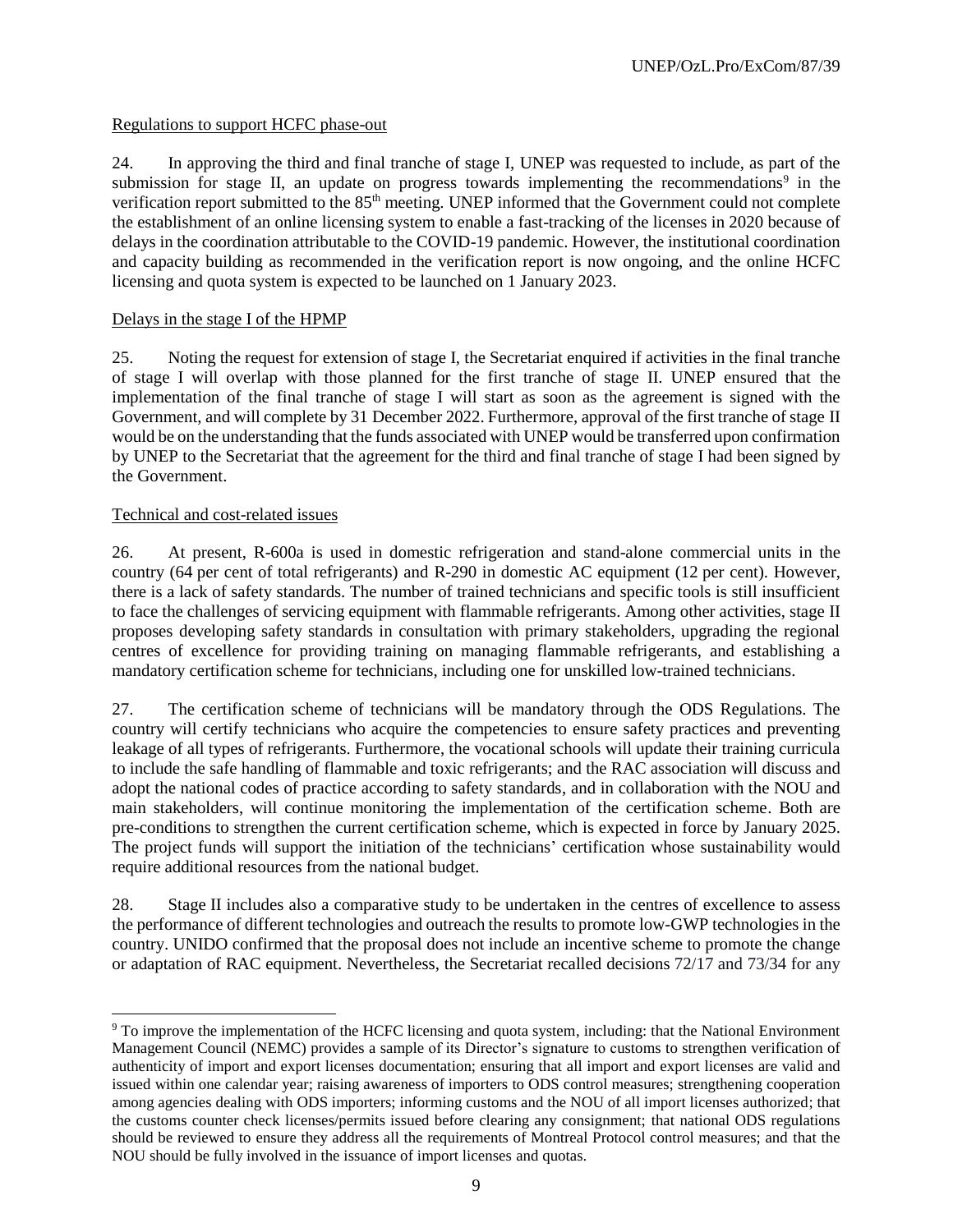eventual retrofitting of RAC equipment, and both implementing agencies confirmed that the decisions would be followed.

29. Concerning the recovery and reclamation project to be implemented in the first tranche, UNIDO will assist the Government in developing a comprehensive business model demonstrating its technical feasibility in terms of the amounts of HCFCs to be recovered and reused, and its financial viability when submitting the request for the recovery and recycling programme under a future tranche. The programme would help reduce the amount of refrigerants vented into the atmosphere when equipment is being serviced, and the refrigerants that will be recovered will be promoted among servicing technicians and end-users to reduce the import of new HCFCs. However, other phase-out activities would be proposed in the event that the recovery and recycling scheme could not be implemented.

# Total project cost

30. The total project costs for stage II of the HPMP and the funding for the first tranche was agreed as submitted.

### Impact on the climate

31. The proposed activities in the servicing sector, which include better containment of refrigerants through training and provision of equipment, will reduce the amount of HCFC-22 used for RAC servicing. Each kilogramme of HCFC-22 not emitted due to better refrigeration practices results in savings of approximately  $1.8 \text{ CO}_2$ -equivalent tonnes. Although a calculation of the impact on the climate was not included in the HPMP, the activities planned by United Republic of Tanzania, including its efforts to promote low-GWP alternatives, as well as refrigerant recovery and reclaim, indicate that the implementation of the HPMP will reduce the emission of refrigerants into the atmosphere, resulting in climate benefits.

# **Co-financing**

32. The Government of the United Republic of Tanzania will continue providing in-kind support such as the provision of staff, venues, and logistical support. The Government will also provide funding to specific activities related to the certification of service technicians when necessary.

### **2021-2023 draft business plan of the Multilateral Fund**

33. UNEP and UNIDO are requesting US \$540,000, plus agency support costs, for the implementation of stage II of the HPMP for the United Republic of Tanzania. The total requested value of US \$303,925, including agency support costs for the period of 2021–2023, is US \$115,092 above the amount in the business plan.

### **Draft Agreement**

34. A draft Agreement between the Government of United Republic of Tanzania and the Executive Committee for the phase-out of HCFCs in stage II of the HPMP is contained in Annex I to the present document.

### **RECOMMENDATION**

35. The Executive Committee may wish to consider:

(a) Approving, on an exceptional basis, the extension of the completion date of stage I of the HPMP for the United Republic of Tanzania to 31 December 2022, on the understanding that no further extension would be requested;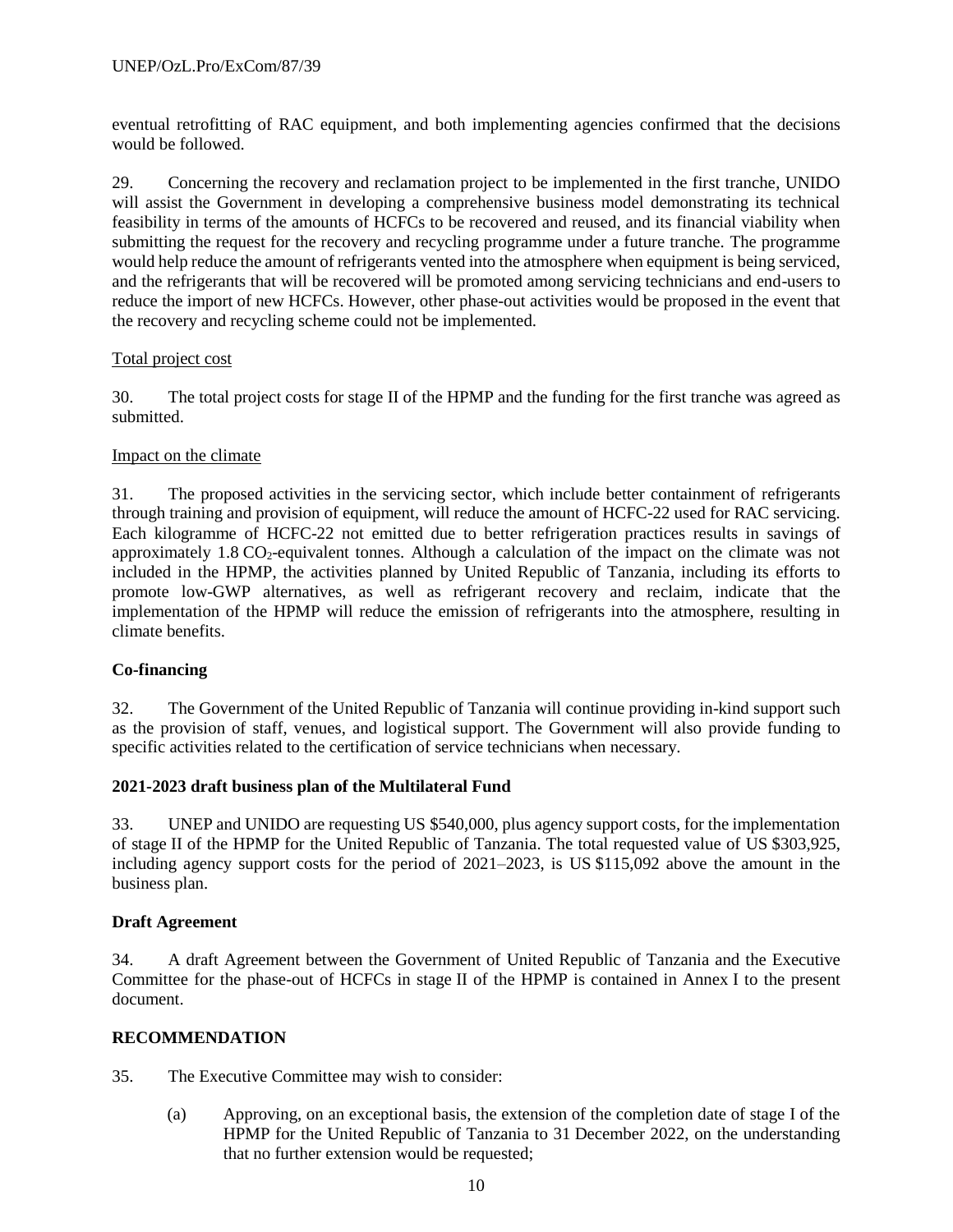- (b) Approving, in principle, stage II of the HCFC phase-out management plan (HPMP) for the United Republic of Tanzania for the period from 2021 to 2030 for the complete phase-out of HCFC consumption, in the amount of US \$603,400, consisting of US \$370,000, plus agency support costs of US \$48,100 for UNEP, and US \$170,000, plus agency support costs of US \$15,300 for UNIDO, on the understanding that no more funding from the Multilateral Fund would be provided for the phase-out of HCFCs;
- (c) Noting the commitment of the Government of the United Republic of Tanzania:
	- (i) To phase out HCFCs completely by 1 January 2030, and to ban the import of HCFCs by 1 January 2030, except for those allowed for a servicing tail between 2030 and 2040, where required, consistent with the provisions of the Montreal Protocol;
	- (ii) To set up an online HCFC licensing and quota system by 1 January 2023;
	- (iii) To issue a ban on the import of HCFC-based RAC equipment as of 1 January 2026;
- (d) Deducting 1.11 ODP tonnes of HCFCs from the remaining HCFC consumption eligible for funding;
- (e) Approving the draft Agreement between the Government of the United Republic of Tanzania and the Executive Committee for the reduction in consumption of HCFCs, in accordance with stage II of the HPMP, contained in Annex I to the present document;
- (f) That, to allow for consideration of the second tranche of stage II of the HPMP, UNEP and UNIDO should submit the project completion report for stage I of the HPMP and return any unused balances to the Fund, and UNEP should confirm that the country fulfills the recommendations of the verification report submitted to the  $85<sup>th</sup>$  meeting;
- (g) That, to allow for consideration of the final tranche of stage II of its HPMP, the Government of the United Republic of Tanzania should submit:
	- (i) A detailed description of the regulatory and policy framework in place to implement measures to ensure that HCFC consumption was in compliance with paragraph 8 ter(e)(i) of Article 5 of the Montreal Protocol for the period 2030-2040;
	- (ii) The expected annual HCFC consumption in the United Republic of Tanzania for the period 2030-2040; and
- (h) Approving the first tranche of stage II of the HPMP for the United Republic of Tanzania, and the corresponding tranche implementation plans, in the amount of US \$303,925, consisting of US \$172,500, plus agency support costs of US \$22,425 for UNEP, and US \$100,000, plus agency support costs of US \$9,000 for UNIDO, on the understanding that funds associated with UNEP would be transferred to UNEP by the Treasurer upon confirmation by UNEP to the Secretariat that the agreement for the implementation of the third tranche of stage I had been signed.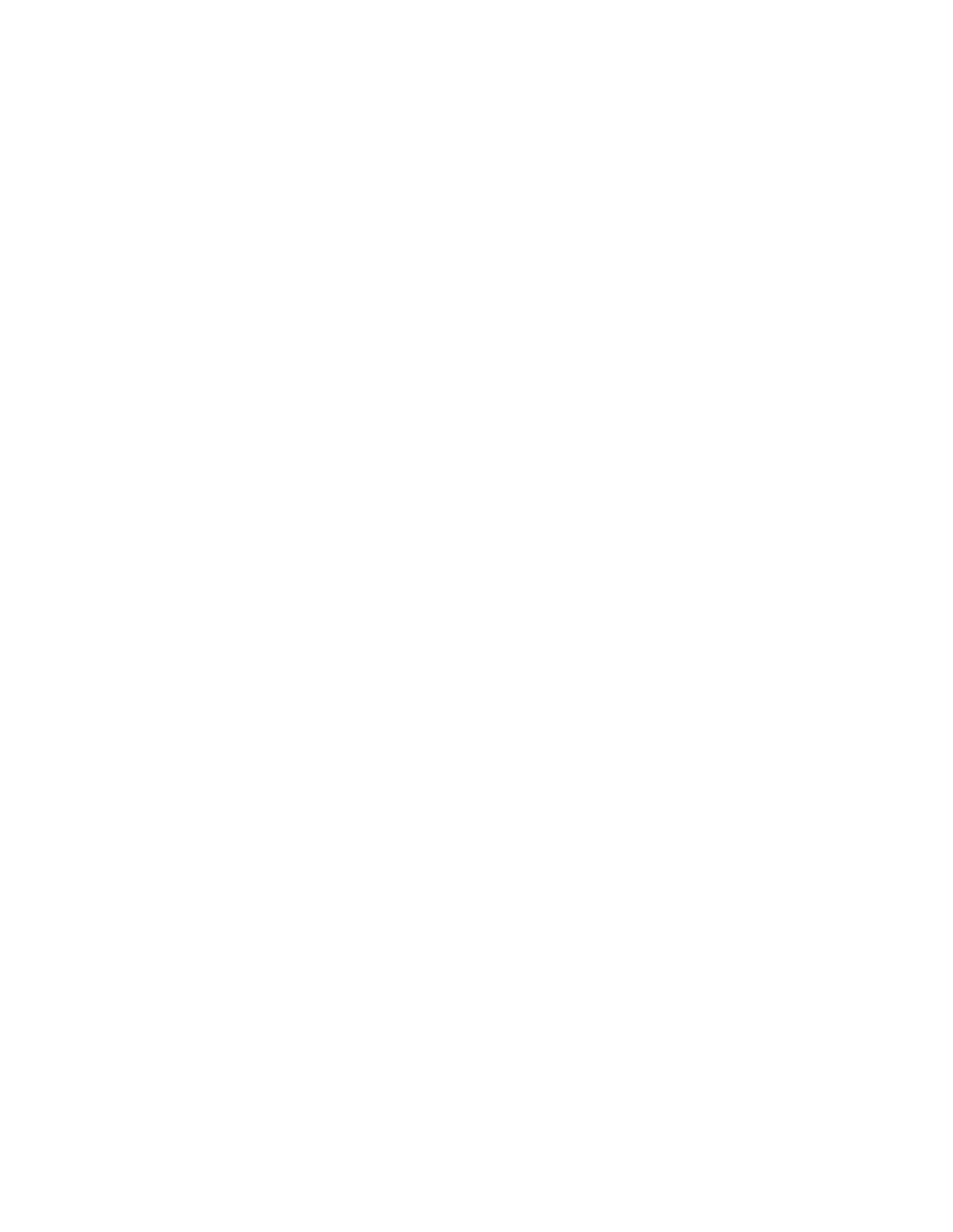# **Annex I**

### **DRAFT AGREEMENT BETWEEN THE GOVERNMENT OF THE UNITED REPUBLIC OF TANZANIA AND THE EXECUTIVE COMMITTEE OF THE MULTILATERAL FUND FOR THE REDUCTION IN CONSUMPTION OF HYDROCHLOROFLUOROCARBONS IN ACCORDANCE WITH STAGE II OF THE HCFC PHASE-OUT MANAGEMENT PLAN**

### **Purpose**

1. This Agreement represents the understanding of the Government of the United Republic of Tanzania (the "Country") and the Executive Committee with respect to the reduction of controlled use of the ozone depleting substances (ODS) set out in Appendix 1-A ("The Substances") to a sustained level of zero ODP tonnes by 1 January 2030 in compliance with Montreal Protocol schedule.

2. The Country agrees to meet the annual consumption limits of the Substances as set out in row 1.2 of Appendix 2-A ("The Targets, and Funding") in this Agreement as well as in the Montreal Protocol reduction schedule for all Substances mentioned in Appendix 1-A. The Country accepts that, by its acceptance of this Agreement and performance by the Executive Committee of its funding obligations described in paragraph 3, it is precluded from applying for or receiving further funding from the Multilateral Fund in respect to any consumption of the Substances that exceeds the level defined in row 1.2 of Appendix 2-A as the final reduction step under this Agreement for all of the Substances specified in Appendix 1-A, and in respect to any consumption of each of the Substances that exceeds the level defined in row 4.1.3 (remaining consumption eligible for funding).

3. Subject to compliance by the Country with its obligations set out in this Agreement, the Executive Committee agrees, in principle, to provide the funding set out in row 3.1 of Appendix 2-A to the Country. The Executive Committee will, in principle, provide this funding at the Executive Committee meetings specified in Appendix 3-A ("Funding Approval Schedule").

4. The Country agrees to implement this Agreement in accordance with the stage II of the HCFC phase-out management plan (HPMP) approved ("the Plan"). In accordance with sub-paragraph 5(b) of this Agreement, the Country will accept independent verification of the achievement of the annual consumption limits of the Substances as set out in row 1.2 of Appendix 2-A of this Agreement. The aforementioned verification will be commissioned by the relevant bilateral or implementing agency.

### **Conditions for funding release**

5. The Executive Committee will only provide the Funding in accordance with the Funding Approval Schedule when the Country satisfies the following conditions at least eight weeks in advance of the applicable Executive Committee meeting set out in the Funding Approval Schedule:

- (a) That the Country has met the Targets set out in row 1.2 of Appendix 2-A for all relevant years. Relevant years are all years since the year in which this Agreement was approved. Years for which there are no due country programme implementation reports at the date of the Executive Committee meeting at which the funding request is being presented are exempted;
- (b) That the meeting of these Targets has been independently verified for all relevant years, unless the Executive Committee decided that such verification would not be required;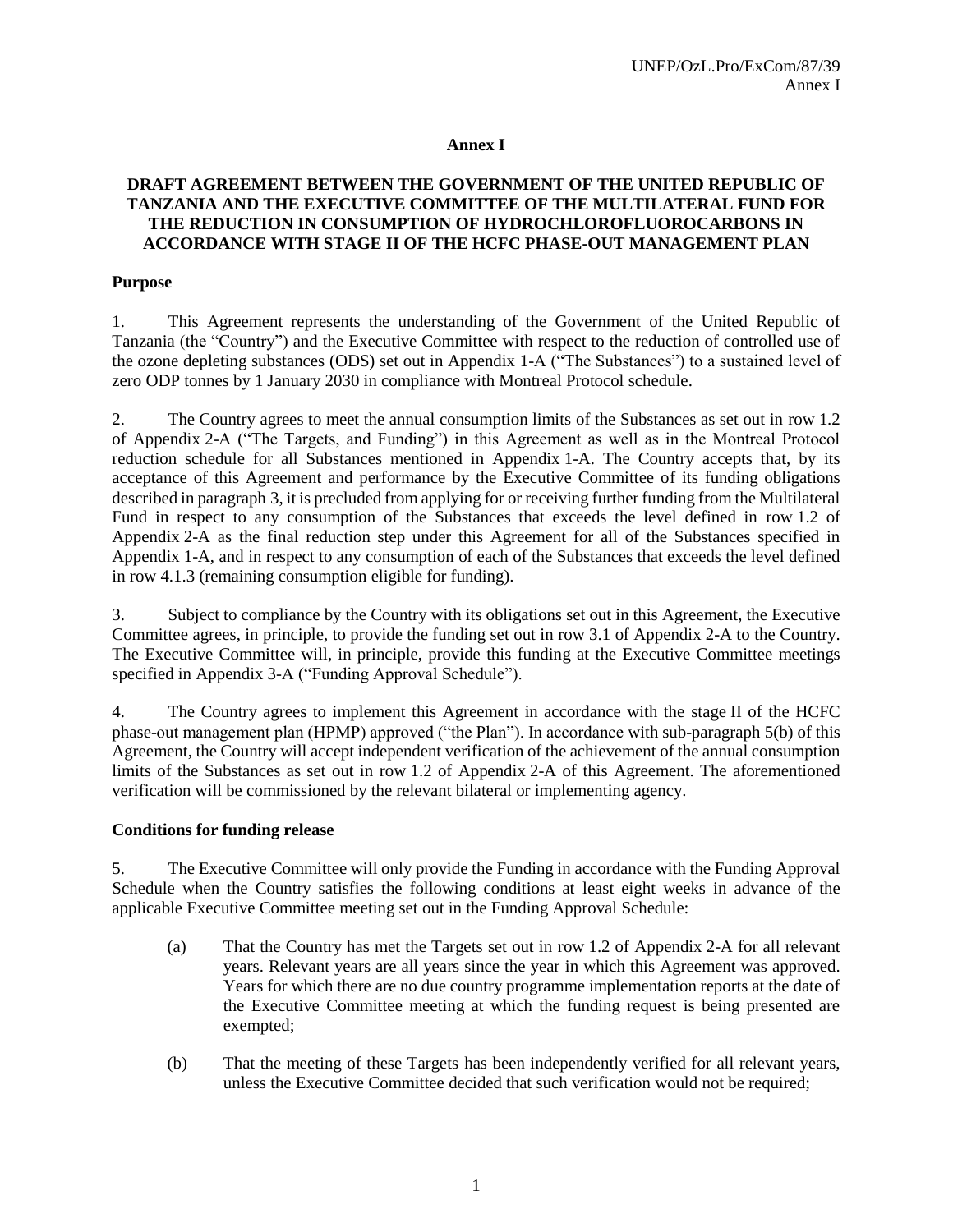- (c) That the Country had submitted a Tranche Implementation Report in the form of Appendix 4-A ("Format of Tranche Implementation Reports and Plans") covering each previous calendar year; that it had achieved a significant level of implementation of activities initiated with previously approved tranches; and that the rate of disbursement of funding available from the previously approved tranche was more than 20 per cent; and
- (d) That the Country has submitted a Tranche Implementation Plan in the form of Appendix 4-A covering each calendar year until and including the year for which the funding schedule foresees the submission of the next tranche or, in case of the final tranche, until completion of all activities foreseen.

# **Monitoring**

6. The Country will ensure that it conducts accurate monitoring of its activities under this Agreement. The institutions set out in Appendix 5-A ("Monitoring Institutions and Roles") will monitor and report on implementation of the activities in the previous Tranche Implementation Plans in accordance with their roles and responsibilities set out in the same appendix.

# **Flexibility in the reallocation of funds**

7. The Executive Committee agrees that the Country may have the flexibility to reallocate part or all of the approved funds, according to the evolving circumstances to achieve the smoothest reduction of consumption and phase-out of the Substances specified in Appendix 1-A:

- (a) Reallocations categorized as major changes must be documented in advance either in a Tranche Implementation Plan as foreseen in sub-paragraph 5(d) above, or as a revision to an existing Tranche Implementation Plan to be submitted eight weeks prior to any meeting of the Executive Committee, for its approval. Major changes would relate to:
	- (i) Issues potentially concerning the rules and policies of the Multilateral Fund;
	- (ii) Changes which would modify any clause of this Agreement;
	- (iii) Changes in the annual levels of funding allocated to individual bilateral or implementing agencies for the different tranches;
	- (iv) Provision of funding for activities not included in the current endorsed Tranche Implementation Plan, or removal of an activity in the Tranche Implementation Plan, with a cost greater than 30 per cent of the total cost of the last approved tranche; and
	- (v) Changes in alternative technologies, on the understanding that any submission for such a request would identify the associated incremental costs, the potential impact to the climate, and any differences in ODP tonnes to be phased out if applicable, as well as confirm that the Country agrees that potential savings related to the change of technology would decrease the overall funding level under this Agreement accordingly;
- (b) Reallocations not categorized as major changes may be incorporated in the approved Tranche Implementation Plan, under implementation at the time, and reported to the Executive Committee in the subsequent Tranche Implementation Report; and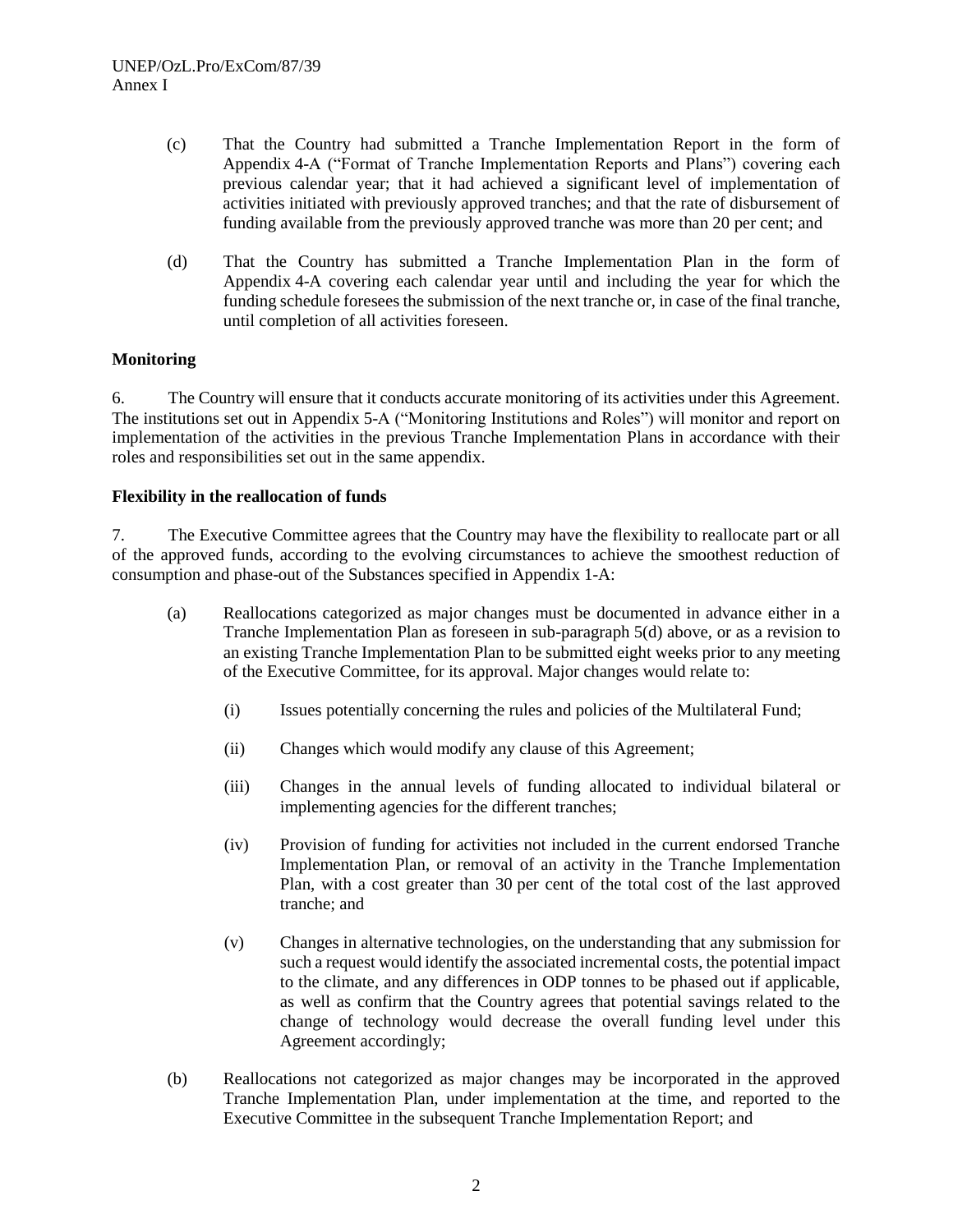(c) Any remaining funds held by the bilateral or implementing agencies or the Country under the Plan will be returned to the Multilateral Fund upon completion of the last tranche foreseen under this Agreement.

# **Considerations for the refrigeration servicing sector**

8. Specific attention will be paid to the execution of the activities in the refrigeration servicing sector included in the Plan, in particular:

- (a) The Country would use the flexibility available under this Agreement to address specific needs that might arise during project implementation; and
- (b) The Country and relevant bilateral and/or implementing agencies would take into consideration relevant decisions on the refrigeration servicing sector during the implementation of the Plan.

### **Bilateral and implementing agencies**

9. The Country agrees to assume overall responsibility for the management and implementation of this Agreement and of all activities undertaken by it or on its behalf to fulfil the obligations under this Agreement. UNEP has agreed to be the lead implementing agency (the "Lead IA") and UNIDO has agreed to be the cooperating implementing agency (the "Cooperating IA") under the lead of the Lead IA in respect of the Country's activities under this Agreement. The Country agrees to evaluations, which might be carried out under the monitoring and evaluation work programmes of the Multilateral Fund or under the evaluation programme of the Lead IA and/or Cooperating IA taking part in this Agreement.

10. The Lead IA will be responsible for ensuring co-ordinated planning, implementation and reporting of all activities under this Agreement, including but not limited to independent verification as per sub-paragraph 5(b). The Cooperating IA will support the Lead IA by implementing the Plan under the overall co-ordination of the Lead IA. The roles of the Lead IA and Cooperating IA are contained in Appendix 6-A and Appendix 6-B, respectively. The Executive Committee agrees, in principle, to provide the Lead IA and the Cooperating IA with the fees set out in rows 2.2 and 2.4 of Appendix 2-A.

### **Non-compliance with the Agreement**

11. Should the Country, for any reason, not meet the Targets for the elimination of the Substances set out in row 1.2 of Appendix 2-A or otherwise does not comply with this Agreement, then the Country agrees that it will not be entitled to the Funding in accordance with the Funding Approval Schedule. At the discretion of the Executive Committee, funding will be reinstated according to a revised Funding Approval Schedule determined by the Executive Committee after the Country has demonstrated that it has satisfied all of its obligations that were due to be met prior to receipt of the next tranche of funding under the Funding Approval Schedule. The Country acknowledges that the Executive Committee may reduce the amount of the Funding by the amount set out in Appendix 7-A ("Reductions in Funding for Failure to Comply") in respect of each ODP kg of reductions in consumption not achieved in any one year. The Executive Committee will discuss each specific case in which the Country did not comply with this Agreement, and take related decisions. Once decisions are taken, the specific case of non-compliance with this Agreement will not be an impediment for the provision of funding for future tranches as per paragraph 5 above.

12. The Funding of this Agreement will not be modified on the basis of any future Executive Committee decisions that may affect the funding of any other consumption sector projects or any other related activities in the Country.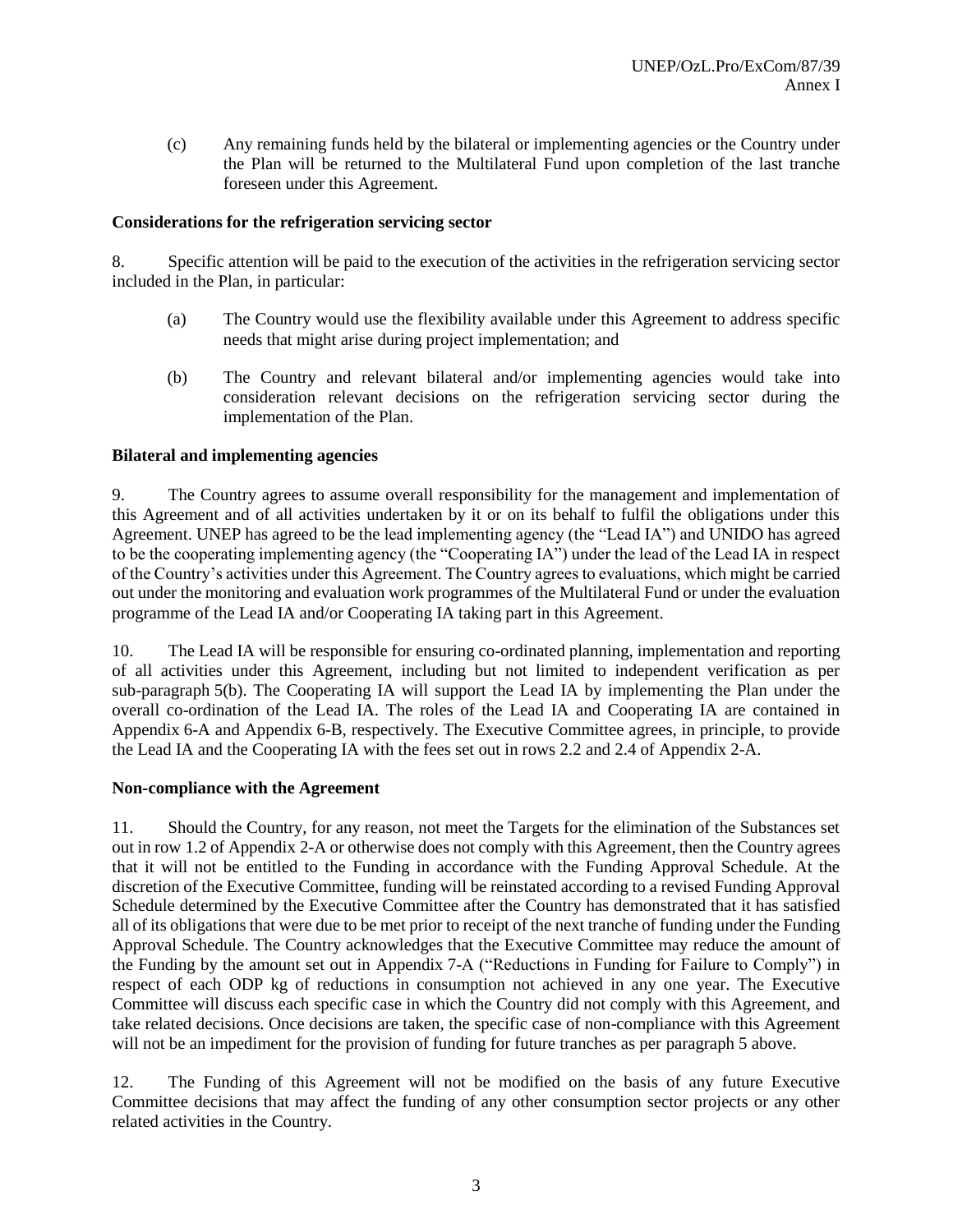13. The Country will comply with any reasonable request of the Executive Committee, the Lead IA and the Cooperating IA to facilitate implementation of this Agreement. In particular, it will provide the Lead IA and the Cooperating IA with access to the information necessary to verify compliance with this Agreement.

### **Date of completion**

14. The completion of the Plan and the associated Agreement will take place at the end of the year following the last year for which a maximum allowable total consumption level has been specified in Appendix 2-A. Should at that time there still be activities that are outstanding, and which were foreseen in the last Tranche Implementation Plan and its subsequent revisions as per sub-paragraph 5(d) and paragraph 7, the completion of the Plan will be delayed until the end of the year following the implementation of the remaining activities. The reporting requirements as per sub-paragraphs 1(a), 1(b), 1(d), and 1(e) of Appendix 4-A will continue until the time of the completion of the Plan unless otherwise specified by the Executive Committee.

# **Validity**

15. All of the conditions set out in this Agreement are undertaken solely within the context of the Montreal Protocol and as specified in this Agreement. All terms used in this Agreement have the meaning ascribed to them in the Montreal Protocol unless otherwise defined herein.

16. This Agreement may be modified or terminated only by mutual written agreement of the Country and the Executive Committee of the Multilateral Fund.

### **APPENDICES**

### **APPENDIX 1-A: THE SUBSTANCES**

| Substance | Annex | Group | Starting point for aggregate reductions in<br>consumption (ODP tonnes) |
|-----------|-------|-------|------------------------------------------------------------------------|
| HCFC-22   |       |       | 70                                                                     |

### **APPENDIX 2-A: THE TARGETS, AND FUNDING**

| <b>Row</b> | <b>Particulars</b>                                                                               | 2021    | $2022 -$<br>2024 | 2025     | 2026    | $2027 -$<br>2029 | 2030     | <b>Total</b> |
|------------|--------------------------------------------------------------------------------------------------|---------|------------------|----------|---------|------------------|----------|--------------|
| 1.1        | <b>Montreal Protocol</b><br>reduction schedule of<br>Annex C, Group I<br>substances (ODP tonnes) | 1.11    | 1.11             | 0.55     | 0.55    | 0.55             | $\Omega$ | n/a          |
| 1.2        | Maximum allowable total<br>consumption of Annex C,<br>Group I substances<br>(ODP tonnes)         | 1.11    | 1.11             | 0.55     | 0.55    | 0.55             | $\Omega$ | n/a          |
| 2.1        | Lead IA (UNEP) agreed<br>funding $(US \$                                                         | 172,500 | $\Omega$         | $\Omega$ | 122,500 | $\Omega$         | 75,000   | 370,000      |
| 2.2        | Support costs for Lead IA<br>(US \$)                                                             | 22,425  | $\Omega$         | $\Omega$ | 15,925  | $\Omega$         | 9,570    | 48,100       |
| 2.3        | Cooperating IA (UNIDO)<br>agreed funding $(US \$                                                 | 100,000 | $\Omega$         | $\Omega$ | 70,000  | $\Omega$         | $\Omega$ | 170,000      |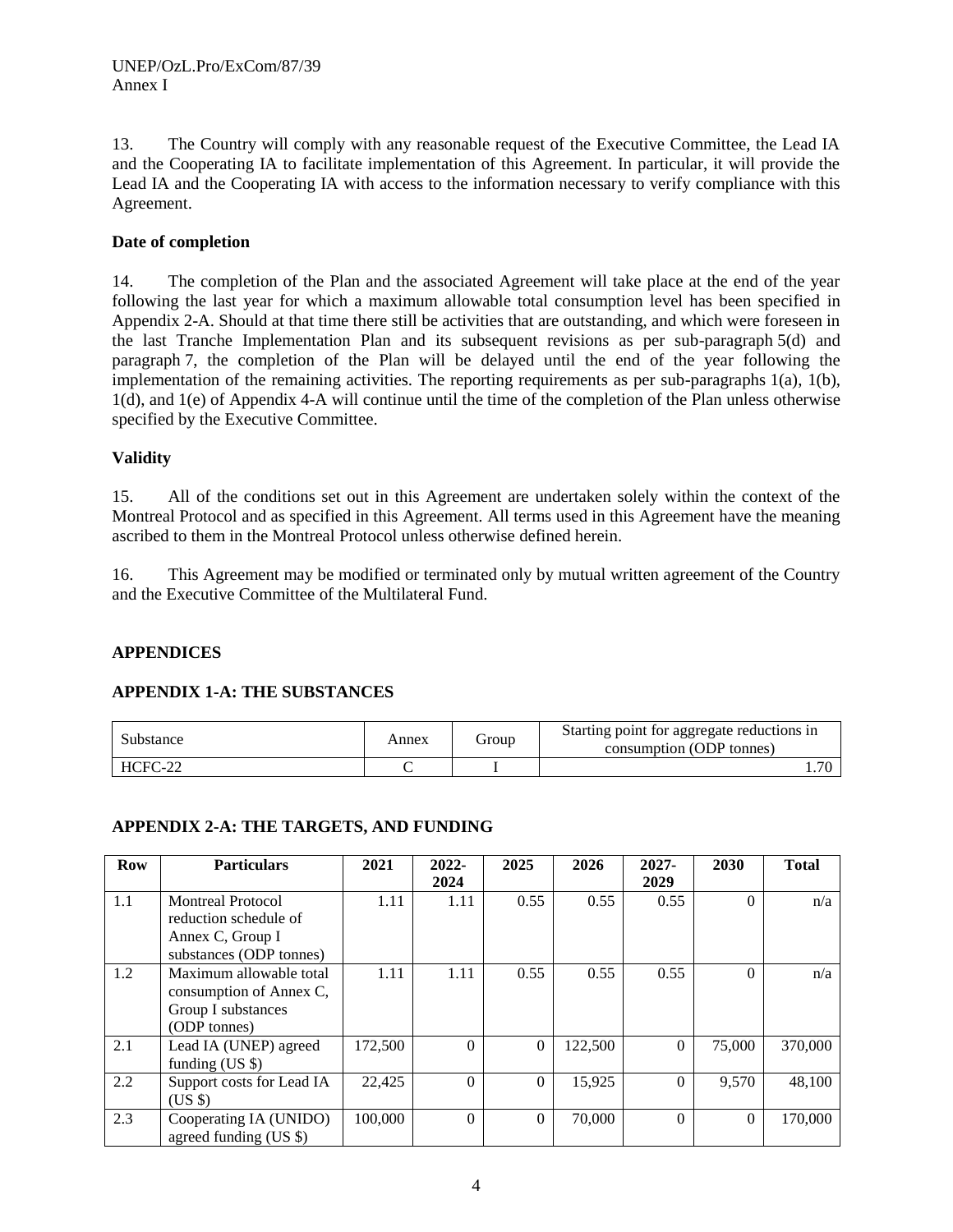| Row   | <b>Particulars</b>                                                                 | 2021    | $2022 -$ | 2025     | 2026    | $2027 -$ | 2030   | <b>Total</b> |
|-------|------------------------------------------------------------------------------------|---------|----------|----------|---------|----------|--------|--------------|
|       |                                                                                    |         | 2024     |          |         | 2029     |        |              |
| 2.4   | Support costs for                                                                  | 9,000   |          | 0        | 6,300   | $\Omega$ |        | 15,300       |
|       | Cooperating IA (US \$)                                                             |         |          |          |         |          |        |              |
| 3.1   | Total agreed funding                                                               | 272,500 | 0        | 0        | 192,500 | $\Omega$ | 75,000 | 540,000      |
|       | (US \$)                                                                            |         |          |          |         |          |        |              |
| 3.2   | Total support costs (US \$)                                                        | 31,425  |          | 0        | 22,225  | $\Omega$ | 9.750  | 63,400       |
| 3.3   | Total agreed costs (US \$)                                                         | 303,925 |          | $\Omega$ | 214,725 | 0        | 84,750 | 603,400      |
| 4.1.1 | Total phase-out of HCFC-22 agreed to be achieved under this Agreement (ODP tonnes) |         |          |          |         |          |        | 1.11         |
| 4.1.2 | Phase-out of HCFC-22 to be achieved in the previous stage (ODP tonnes)             |         |          |          |         |          |        | 0.59         |
| 4.1.3 | Remaining eligible consumption for HCFC-22 (ODP tonnes)                            |         |          |          |         |          |        | 0.00         |

\* Date of completion of stage I as per stage I Agreement: 31 December 2022.

### **APPENDIX 3-A: FUNDING APPROVAL SCHEDULE**

1. Funding for the future tranches will be considered for approval at the first meeting of the year specified in Appendix 2-A.

#### **APPENDIX 4-A: FORMAT OF TRANCHE IMPLEMENTATION REPORTS AND PLANS**

1. The submission of the Tranche Implementation Report and Plans for each tranche request will consist of five parts:

- (a) A narrative report, with data provided by tranche, describing the progress achieved since the previous report, reflecting the situation of the Country in regard to phase out of the Substances, how the different activities contribute to it, and how they relate to each other. The report should include the amount of ODS phased out as a direct result from the implementation of activities, by substance, and the alternative technology used and the related phase-in of alternatives, to allow the Secretariat to provide to the Executive Committee information about the resulting change in climate relevant emissions. The report should further highlight successes, experiences, and challenges related to the different activities included in the Plan, reflecting any changes in the circumstances in the Country, and providing other relevant information. The report should also include information on and justification for any changes vis-à-vis the previously submitted Tranche Implementation Plan(s), such as delays, uses of the flexibility for reallocation of funds during implementation of a tranche, as provided for in paragraph 7 of this Agreement, or other changes;
- (b) An independent verification report of the Plan results and the consumption of the Substances, as per sub-paragraph 5(b) of the Agreement. If not decided otherwise by the Executive Committee, such a verification has to be provided together with each tranche request and will have to provide verification of the consumption for all relevant years as specified in sub-paragraph 5(a) of the Agreement for which a verification report has not yet been acknowledged by the Committee;
- (c) A written description of the activities to be undertaken during the period covered by the requested tranche, highlighting implementation milestones, the time of completion and the interdependence of the activities, and taking into account experiences made and progress achieved in the implementation of earlier tranches; the data in the plan will be provided by calendar year. The description should also include a reference to the overall Plan and progress achieved, as well as any possible changes to the overall Plan that are foreseen.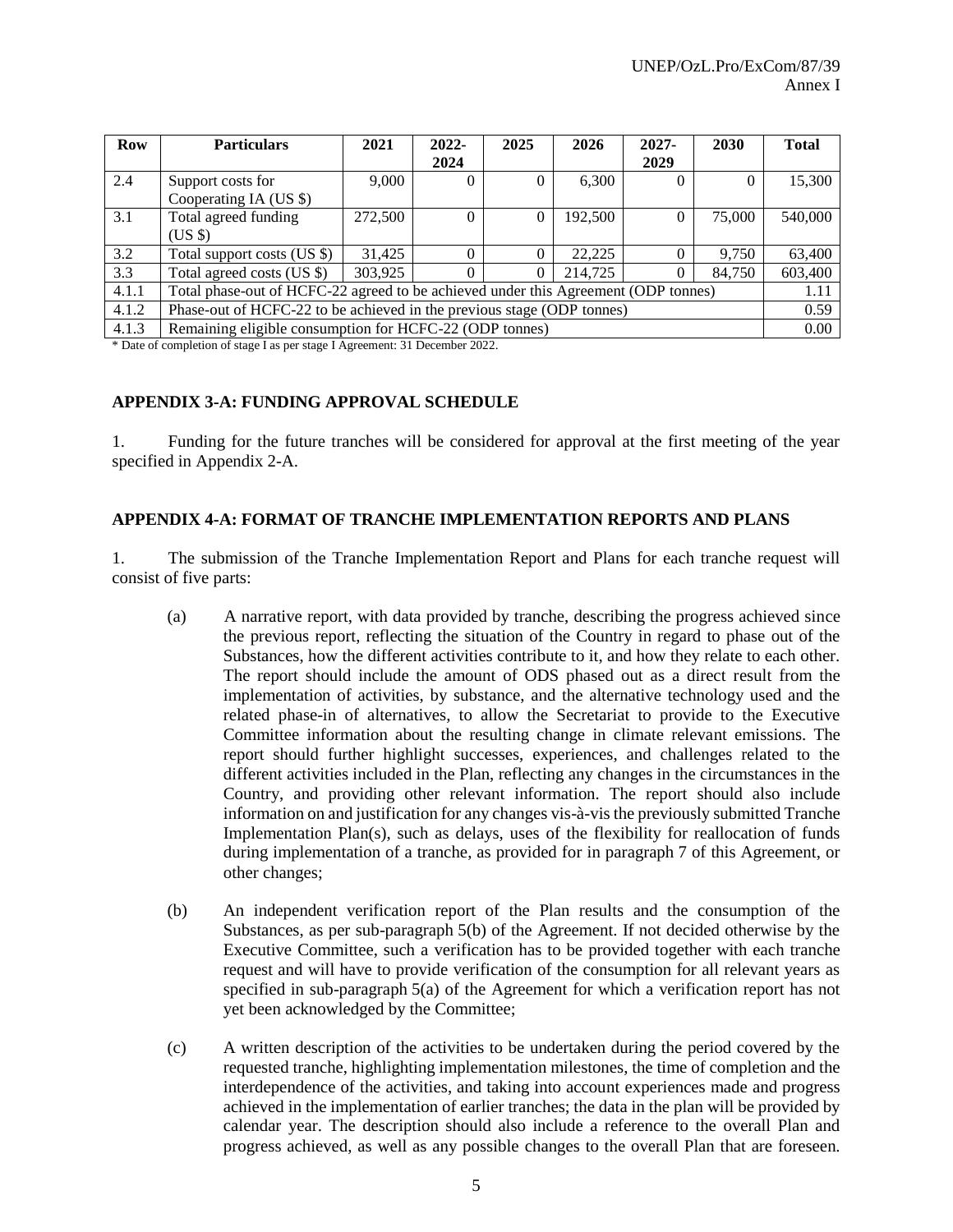The description should also specify and explain in detail such changes to the overall plan. This description of future activities can be submitted as a part of the same document as the narrative report under sub-paragraph (b) above;

- (d) A set of quantitative information for all Tranche Implementation Reports and Plans, submitted through an online database; and
- (e) An Executive Summary of about five paragraphs, summarizing the information of the above sub-paragraphs 1(a) to 1(d).

2. In the event that in a particular year two stages of the HPMP are being implemented in parallel, the following considerations should be taken in preparing the Tranche Implementation Reports and Plans:

- (a) The Tranche Implementation Reports and Plans referred to as part of this Agreement, will exclusively refer to activities and funds covered by this Agreement; and
- (b) If the stages under implementation have different HCFC consumption targets under Appendix 2-A of each Agreement in a particular year, the lower HCFC consumption target will be used as reference for compliance with these Agreements and will be the basis for the independent verification.

# **APPENDIX 5-A: MONITORING INSTITUTIONS AND ROLES**

1. The Division of Environment – Vice President's Office will guide implementation of the project. The national ozone unit will be monitoring the implementation of the project activities and will prepare a quarterly progress report for the project. The monitoring programme will therefore ensure effectiveness of all the proposed projects within the Plan through constant monitoring and periodic review of the performance of individual project. Independent verification will be conducted by an independent consultant arranged by the Lead IA.

### **APPENDIX 6-A: ROLE OF THE LEAD IMPLEMENTING AGENCY**

- 1. The Lead IA will be responsible for a range of activities, including at least the following:
	- (a) Ensuring performance and financial verification in accordance with this Agreement and with its specific internal procedures and requirements as set out in the Country's HPMP;
	- (b) Assisting the Country in preparation of the Tranche Implementation Reports and Plans as per Appendix 4-A;
	- (c) Providing independent verification to the Executive Committee that the Targets have been met and associated tranche activities have been completed as indicated in the Tranche Implementation Plan consistent with Appendix 4-A;
	- (d) Ensuring that the experiences and progress is reflected in updates of the overall plan and in future Tranche Implementation Plans consistent with sub-paragraphs 1(c) and 1(d) of Appendix 4-A;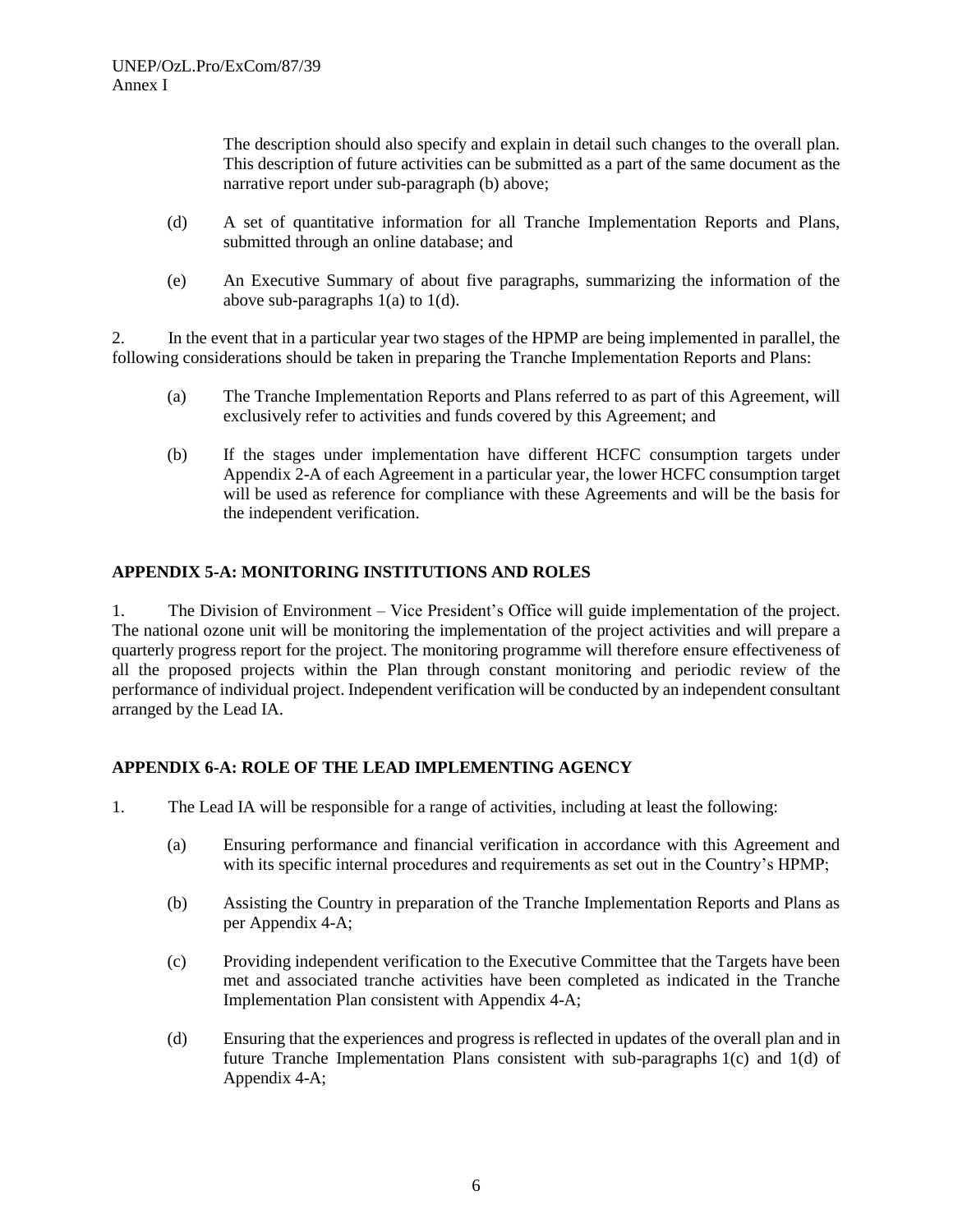- (e) Fulfilling the reporting requirements for the Tranche Implementation Reports and Plans and the overall plan as specified in Appendix 4-A for submission to the Executive Committee, and should include the activities implemented by the Cooperating IA;
- (f) In the event that the last funding tranche is requested one or more years prior to the last year for which a consumption target had been established, annual tranche implementation reports and, where applicable, verification reports on the current stage of the Plan should be submitted until all activities foreseen had been completed and HCFC consumption targets had been met;
- (g) Ensuring that appropriate independent technical experts carry out the technical reviews;
- (h) Carrying out required supervision missions;
- (i) Ensuring the presence of an operating mechanism to allow effective, transparent implementation of the Tranche Implementation Plan and accurate data reporting;
- (j) Co-ordinating the activities of the Cooperating IA, and ensuring appropriate sequence of activities;
- (k) In case of reductions in funding for failure to comply in accordance with paragraph 11 of the Agreement, to determine, in consultation with the Country and the Cooperating IA, the allocation of the reductions to the different budget items and to the funding of the Lead IA and each Cooperating IA;
- (l) Ensuring that disbursements made to the Country are based on the use of the indicators;
- (m) Providing assistance with policy, management and technical support when required;
- (n) Reaching consensus with the Cooperating IA on any planning, co-ordination and reporting arrangements required to facilitate the implementation of the Plan; and
- (o) Timely releasing funds to the Country/participating enterprises for completing the activities related to the project.

2. After consultation with the Country and taking into account any views expressed, the Lead IA will select and mandate an independent entity to carry out the verification of the HPMP results and the consumption of the Substances mentioned in Appendix 1-A, as per sub-paragraph 5(b) of the Agreement and sub-paragraph 1(b) of Appendix 4-A.

### **APPENDIX 6-B: ROLE OF THE COOPERATING IMPLEMENTING AGENCIES**

1. The Cooperating IA will be responsible for a range of activities. These activities are specified in the Plan, including at least the following:

- (a) Providing assistance for policy development when required;
- (b) Assisting the Country in the implementation and assessment of the activities funded by the Cooperating IA, and refer to the Lead IA to ensure a co-ordinated sequence in the activities;
- (c) Providing reports to the Lead IA on these activities, for inclusion in the consolidated reports as per Appendix 4-A; and